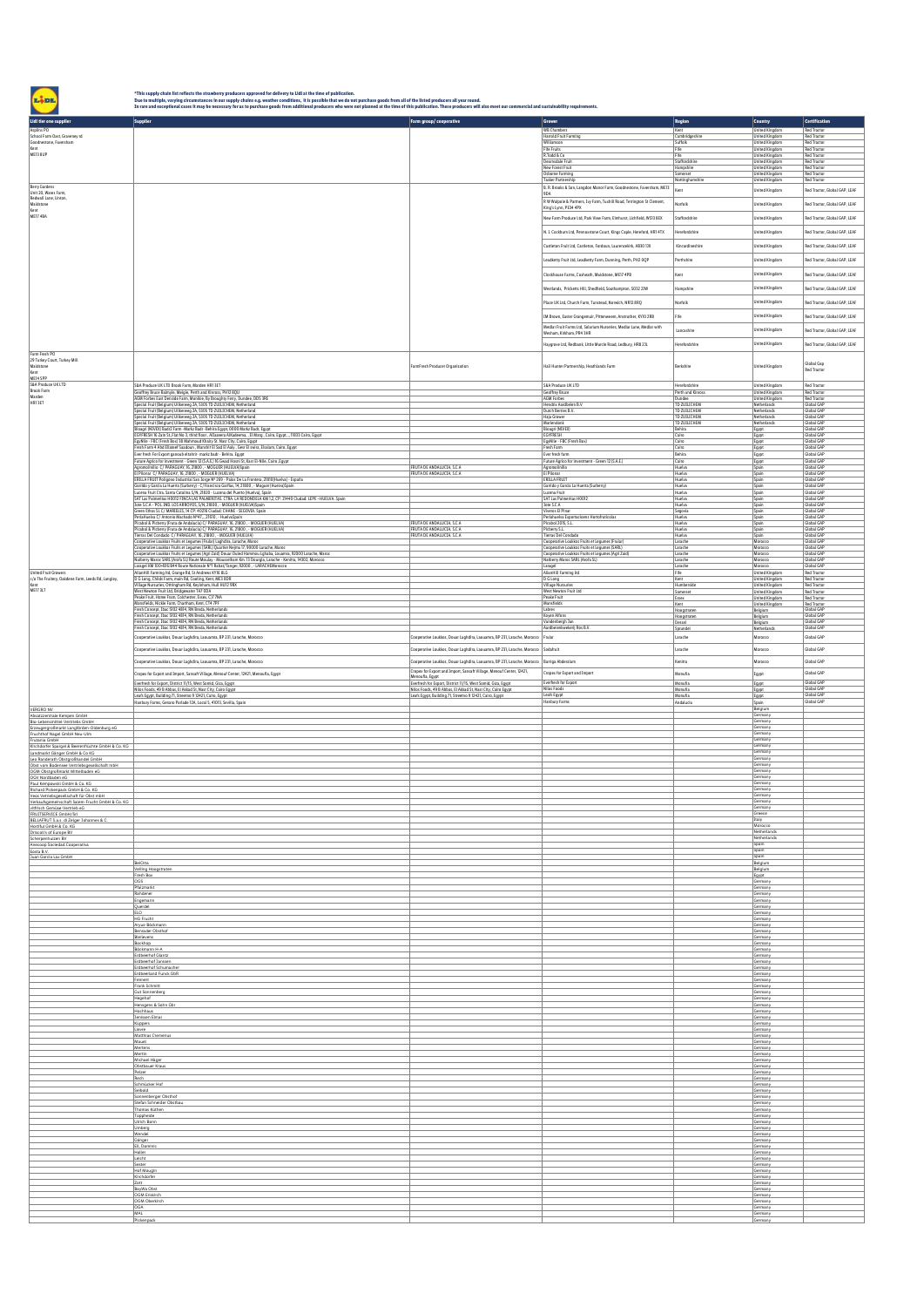| Croon Erwin                                   |                                                      |                                                       | Germany                       |                                        |
|-----------------------------------------------|------------------------------------------------------|-------------------------------------------------------|-------------------------------|----------------------------------------|
| Dammann                                       |                                                      |                                                       | Germany                       |                                        |
| Früchte Stöver                                |                                                      |                                                       | Germany                       |                                        |
| Fuchs<br>Geurtz Werner                        |                                                      |                                                       | Germany<br>Germany            |                                        |
| Goetzens<br>Heck GbR                          |                                                      |                                                       | Germany<br>Germany            |                                        |
| Hensen Guido                                  |                                                      |                                                       | Germany                       |                                        |
| Kallen<br>Mahl Klaus                          |                                                      |                                                       | Germany<br>Germany            |                                        |
| Meyer                                         |                                                      |                                                       | Germany                       |                                        |
| Oberlender<br>Rotkopf                         |                                                      |                                                       | Germany<br>Germany            |                                        |
| Sebbel                                        |                                                      |                                                       | Germany                       |                                        |
| Werner                                        |                                                      |                                                       | Germany                       |                                        |
| Bodenseeobst<br>Dresdener Obst                |                                                      |                                                       | Germany<br>Germany            |                                        |
| Ebert                                         |                                                      |                                                       | Germany                       |                                        |
| Vitfrisch<br>Arvanitakis                      |                                                      |                                                       | Germany<br>Greece             |                                        |
| Berryplasma                                   |                                                      |                                                       | Greece                        |                                        |
| Kaplanis<br>Samaris                           |                                                      |                                                       | Greece<br>Greece              |                                        |
| Taktikos                                      |                                                      |                                                       | Greece                        |                                        |
| Agrintesa                                     |                                                      |                                                       | Italy                         |                                        |
| Apo Scaligera<br>Apofruit                     |                                                      |                                                       | Italy<br>Italy                |                                        |
| Brio                                          |                                                      |                                                       | Italy                         |                                        |
| BRUNO<br>Canova IT                            |                                                      |                                                       | Italy<br>Italy                |                                        |
| CARPE NATURAM                                 |                                                      |                                                       | Italy                         |                                        |
| Castellino<br>Ferri Pracucci                  |                                                      |                                                       | Italy<br>Italy                |                                        |
| Frutthera Growers                             |                                                      |                                                       | Italy                         |                                        |
| Gobbi Dino<br>Griesser Fruit                  |                                                      |                                                       | Italy<br>Italy                |                                        |
| La Nina                                       |                                                      |                                                       | Italy                         |                                        |
| Mediterraneo<br>Naturissima                   |                                                      |                                                       | Italy<br>Italy                |                                        |
| Naturitalia                                   |                                                      |                                                       | Italy                         |                                        |
| OROGEL FRESCO<br>Piccoli Frutti               |                                                      |                                                       | Italy                         |                                        |
| PRIMO SOLE                                    |                                                      |                                                       | Italy<br>Italy                |                                        |
| Secondulfo                                    |                                                      |                                                       | Italy                         |                                        |
| Spreafico Francesco<br>Unacoa Salvi           |                                                      |                                                       | Italy<br>Italy                |                                        |
| Arofa                                         |                                                      |                                                       | Morocco                       |                                        |
| African Red<br>ALIKHWA                        |                                                      |                                                       | Morocco<br>Morocco            |                                        |
| Frelite                                       |                                                      |                                                       | Morocco                       |                                        |
| Loukkos<br>Natural Fruit House                |                                                      |                                                       | Morocco<br>Morocco            |                                        |
| STE I-Berry Marketing                         |                                                      |                                                       | Morocco                       |                                        |
| <b>Driscolls</b><br>Bauernmarkt Lindchen GmbH |                                                      |                                                       | Netherlands<br>Netherlands    |                                        |
| Berryworld Netherlands                        |                                                      |                                                       | <b>Netherlands</b>            |                                        |
| Fruitmasters Holland B.V.                     |                                                      |                                                       | Netherlands                   |                                        |
| <b>Berries Direct</b><br>Dutch Berries        |                                                      |                                                       | Netherlands<br>Netherlands    |                                        |
| Fruitmasters                                  |                                                      |                                                       | Netherlands<br>Netherlands    |                                        |
| Scherpenhuizen<br>Beniamin Pietruszka         |                                                      |                                                       | Poland                        |                                        |
| Chenczke                                      |                                                      |                                                       | Poland                        |                                        |
| EWA-BIS<br>ovoc                               |                                                      |                                                       | Poland<br>Poland              |                                        |
| Pawel Dabrowski                               |                                                      |                                                       | Poland                        |                                        |
| Polskie Jagody                                |                                                      |                                                       | Poland                        |                                        |
| Sadco<br>Surexport                            |                                                      |                                                       | Poland<br>Portugal            |                                        |
| Agrofres                                      |                                                      |                                                       | Spain                         |                                        |
| Agromolinillo<br><b>Berrynest SAT</b>         |                                                      |                                                       | Spain<br>Spain                |                                        |
| Cofretux                                      |                                                      |                                                       | Spain                         |                                        |
| Donana<br>El Pilonar                          |                                                      |                                                       | Spain<br>Spain                |                                        |
| Frescortes                                    |                                                      |                                                       | Spain                         |                                        |
| Fresgilera<br>Freson de Palos                 |                                                      |                                                       | Spain<br>Spain                |                                        |
| Global Berries                                |                                                      |                                                       | Spain                         |                                        |
| Gorofres<br>Grufesa                           |                                                      |                                                       | Spain<br>Spain                |                                        |
| La Redondela                                  |                                                      |                                                       | Spain                         |                                        |
| Los Mimbrales                                 |                                                      |                                                       | Spain                         |                                        |
| Plus Berries<br><b>BC Nature</b>              |                                                      |                                                       | Spain<br>Spain                |                                        |
| SAT Algaida Productores                       |                                                      |                                                       | Spain                         |                                        |
| Alfrut<br>Cuna de Platero                     |                                                      |                                                       | Spain<br>Spain                |                                        |
| Flor de Donana                                |                                                      |                                                       |                               |                                        |
|                                               |                                                      |                                                       | Spain                         |                                        |
| Frescarily                                    |                                                      |                                                       | Spain                         |                                        |
| Fruta de Andalucia<br>Frutas Esther S.A.      |                                                      |                                                       | Spain<br>Spain                |                                        |
| Fuensana                                      |                                                      |                                                       | Spain                         |                                        |
| Las Palmeritas<br>Onubafruit                  |                                                      |                                                       | Spain<br>Spain                |                                        |
| Uniland                                       |                                                      |                                                       | Spain                         |                                        |
| Berry World                                   |                                                      |                                                       | <b>United Kingdom</b>         | Global GAP                             |
|                                               | REDNDERS GERT<br><b>BLOCKX ANNE-MARIE</b>            | LINKHOUT<br>GEEL                                      | Belgium<br>Belgium            | Global GAP                             |
|                                               | CARLENS STEFAN                                       | Heers                                                 | Belgium                       | Global GAP<br>Global GAP               |
|                                               | COLEMBIE LIEVEN<br>VERGEYLE-CAUSYN                   | Halle<br>ERTVELDE                                     | Belgium<br>Belgium            | Global GAP                             |
|                                               | CORDEMANS DIRK                                       | Overlise                                              | Belgium                       | Global GAP<br>Global GAP               |
|                                               | HEYSE LUC<br>DIRX MARIA                              | NEVELE<br><b>TONGEREN</b>                             | Belgium<br>Belgium            | Global GAP                             |
|                                               | HARDYS FRUIT                                         | Genoelselderen                                        | Belgium                       | Global GAP                             |
|                                               | SCHAUBROECK TOM<br>De Paep                           | DEINZE<br>Sint-Gillis-Waas                            | Belgium<br>Belgium            | Global GAP<br>Global GAP               |
|                                               | ROYAKKERS ALBERT                                     | KINROOI                                               | Belgium                       | Global GAP                             |
|                                               | DANNEELS TOM<br>Boermans Rudi                        | OLSENE<br>Heusden Zolder                              | Belgium<br>Belgium            | Global GAP<br>Global GAP               |
|                                               | BAILLIEN-GERMIS NICO                                 | TONGEREN                                              | Belgium                       | Global GAP                             |
|                                               | MALIDY PLANT<br>PROEFCENTRUM FRUITTEELT VZW          | <b>WONTERGEM</b><br>Sint Truiden                      | Belgium<br>Belgium            | Slobal GAP<br>Global GAP               |
|                                               | CUYX DIRK                                            | Kerniel                                               | Belgium                       |                                        |
|                                               | <b>GIELEN TOM</b><br><b>VRIJENS NATASJA</b>          | Borgloon<br>Veldwezelt-Lanaken                        |                               | Global GAP<br>Global GAP<br>Global GAP |
|                                               | COENEGRACHTS PATRICK                                 | RIEMST                                                | Belgium<br>Belgium<br>Belgium | Global GAP                             |
|                                               | SOUFFRIAU GEERT                                      | Roosdaal                                              | Belgium                       | Global GAP<br>Global GAP               |
|                                               | SWERTS DIANE<br>SCHOUBS IVO BVBA                     | Borgloon<br>TONGEREN                                  | Belgium<br>Belgium            | Global GAP                             |
|                                               | CEULENEER KATHLEEN                                   | Viezenbeek                                            | Belgium                       | Global GAP<br>Global GAP               |
|                                               | SCHOUKENS FRANCIS<br>SCHUURMANS JOHAN                | Viezenbeek<br>Hamont-Achel                            | Belgium<br>Belgium            | Global GAP                             |
|                                               | <b>STEUKERS KARIN</b>                                | Borgloon                                              | Belgium                       | Global GAP<br>Global GAP               |
|                                               | HENS JOHAN<br>VAN LANDEGHEM RAIMOND                  | MELSELE<br>KRUIBEKE                                   | Belgium<br>Belgium            | Global GAP                             |
|                                               | ARBUTUM DULCE                                        | PITTEM                                                | Belgium                       | Global GAP<br>Global GAP               |
|                                               | CHAMPAGNE YVAN<br><b>VERHASSELT PAUL</b>             | Heers<br>KAPELLE-OP-DEN-BOS                           | Belgium<br>Belgium            | Global GAP                             |
|                                               | BEERTS PATRICK                                       | RIEMST                                                | Belgium                       | Global GAP<br>Global GAP               |
|                                               | MEYERS SOFTFRUIT L.V.<br>FAM. HEYSE                  | RIEMST<br>DEINZE                                      | Belgium<br>Belgium            | Global GAP                             |
|                                               | ROYAKKERS JAN EN GIJS                                | <b>KINROOI</b>                                        | Belgium                       | Global GAP<br>Global GAP               |
|                                               | CLERINX BENNIE & MAIKEL<br>BEKKERS MARIETTE-VRANCKEN | Borgloon<br>Bilzen                                    | Belgium<br>Belgium            | Global GAP                             |
|                                               | REWEGHS BVBA<br>ROOX JOHAN                           | Hoeselt                                               | Belgium                       | Global GAP<br>Global GAP               |
|                                               | <b>RUTTEN RUDI</b>                                   | Lanaken<br>Lanaken                                    | Belgium<br>Belgium            | Global GAP                             |
|                                               | POISMANS HERMINE LV                                  | Kortessem                                             | Belgium                       | Global GAP                             |
|                                               | SCHOLS WILLIAM<br>SCHEPERS ELI                       | Riemst-Membruggen<br>Riemst Vroenhoven                | Belgium<br>Belgium            | Global GAP<br>Global GAP               |
|                                               | DEBORRE T & D BVBA                                   | Overrepen (Kolmont)                                   | Belgium                       | Global GAP                             |
|                                               | Vaes - Stevens Patrick<br>Renaers Patrick            | RIEMST<br>Borgloon                                    | Belgium<br>Belgium            | Global GAP<br>Global GAP               |
|                                               | <b>GROTARS LV</b>                                    | Hoeselt                                               | Belgium                       | Global GAP                             |
|                                               | Pipeleers Eddy                                       | Borgloon Gotem                                        | Belgium<br>Belgium            | Global GAP<br>Global GAP               |
|                                               | AARDBEIEN DEPESTEL<br>BAERTS PAULETTE                | Damme<br>Diepenbeek                                   | Belgium                       | Global GAP                             |
|                                               | VAN STAPPEN MARLEEN                                  | MELSELE                                               | Belgium                       | Global GAP<br>Global GAP               |
|                                               | VELKENEERS LIZZY<br>HANNOSSET 3 & 3                  | Borgloon                                              | Belgium<br>Belgium            | Global GAP                             |
|                                               | <b>TOFIBA</b>                                        | Heers<br>MELSELE                                      | Belgium                       | Global GAP<br>Global GAP               |
|                                               | MEERS-NELISSEN EDDY<br>ANKA FRUIT                    | RIEMST<br>Striitem                                    | Belgium<br>Belgium            | Global GAP                             |
|                                               | NOELMANS GILBERT                                     | RIEMST                                                | Belgium                       | Global GAP<br>Global GAP               |
|                                               | PEUMANS ANDRE<br><b>BEULS-PAULY</b>                  | Membruggen<br><b>Bilzen Hees</b>                      | Belgium<br>Belgium            | Global GAP                             |
|                                               | Verstraete Chris                                     | Nazareth                                              | Belgium                       | Global GAP<br>Global GAP               |
|                                               | Soft Fruits Belgium<br>Kaur Amandeep                 | Bilzen-Waltwilder<br>Borgloon                         | Belgium<br>Belgium            | Global GAP                             |
|                                               | <b>Claessens Bert</b>                                | Borgloon                                              | Belgium                       | Global GAP                             |
|                                               | Reulens Michael<br>D'Hollander Herman                | Alken<br>ZWIJNDRECHT                                  | Belgium<br>Belgium            | Global GAP<br>Global GAP               |
|                                               | Nijs Patrick                                         | Hoeselt st. Hulbr.H.                                  | Belgium                       | Global GAP                             |
|                                               | Rigot Alberte et Etienne Maur<br>Roubben-Cleien Rene | Waremme<br>TONGEREN                                   | Belgium<br>Belgium            | Global GAP<br>Global GAP               |
|                                               | Singh Gurpreet                                       | Borgloon                                              | Belgium                       | Global GAP                             |
|                                               | Verstraeten Roger                                    | MELSELE                                               | Belgium                       | Global GAP<br>Global GAP               |
|                                               | Timmermans Marijke<br>Boonen Alberte                 | Ulkhoven - Maasmechelen<br>Borgloon                   | Belgium<br>Belgium            | Global GAP                             |
|                                               | byba Castermans                                      | RIEMST                                                | Belgium                       | Global GAP<br>Global GAP               |
|                                               | Clerinx Rohnny<br>De Tender Francois                 | Borgloon<br>BELSELE                                   | Belgium<br>Belgium            | Global GAP                             |
|                                               | Deploige Jo                                          | Wellen                                                | Belgium                       | Global GAP                             |
|                                               | Fransis Rudi<br>Lambrechts Ronald                    | Borgloon<br>Kortessem                                 | Belgium<br>Belgium            | Global GAP<br>Global GAP               |
|                                               | Grommen Roel                                         | Kortessem Vliermaal                                   | Belgium                       | Global GAP                             |
|                                               | Jansen Eric<br>Geurts Stiin                          | Borgloon<br>Veldwezelt                                | Belgium<br>Belgium            | Global GAP<br>Global GAP               |
|                                               | Neven-Mundus                                         | Borgloon                                              | Belgium                       | Global GAP                             |
|                                               | Janssen Johan<br>RDMFRU CVBA<br>KORTLEVEN L.V.       | Lanaken (Rekem)<br>Hoeselt<br>Ulkhoven (Maasmechelen) | Belgium<br>Belgium            | Global GAP<br>Global GAP<br>Global GAP |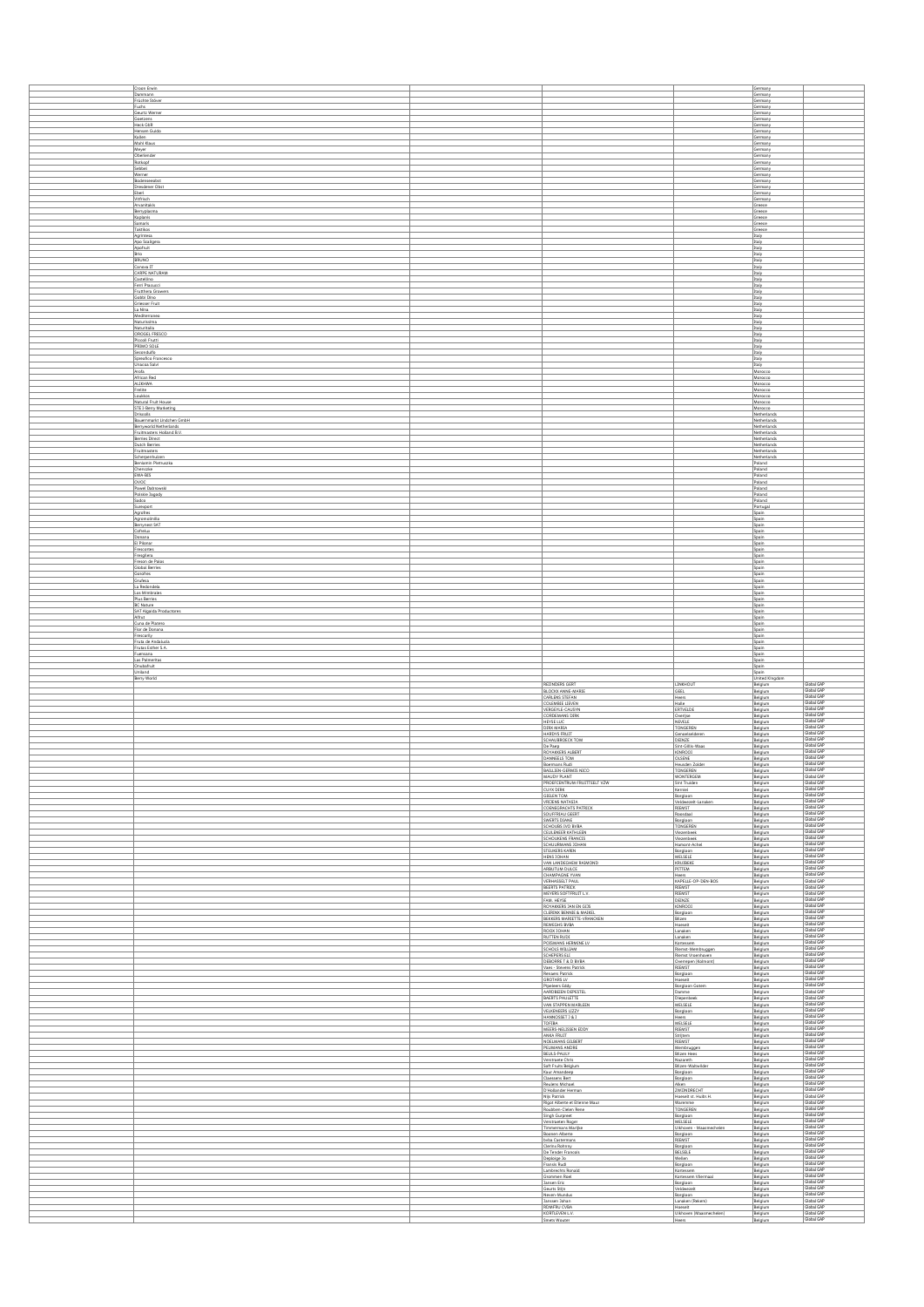|  | Geant                                                                               | MOERZEKE                                      | Belgium                   | Global GAP                      |
|--|-------------------------------------------------------------------------------------|-----------------------------------------------|---------------------------|---------------------------------|
|  | Daerden Frederik                                                                    | Borgloon                                      | Belgium                   | Global GAP                      |
|  | Bloesemfruit<br>VAN LANDSCHOOT FRANK                                                | RIEMST<br>Maldegem                            | Belgium<br>Belgium        | Global GAF<br>Global GAP        |
|  | SMETS ANDRE & BERT                                                                  | SCHRIEK                                       | Belgium                   | Global GAP                      |
|  | FRACHIBEL<br>Maxburg Kwekerijen BVBA                                                | POPERINGE<br>HOOGSTRATEN                      | Belgium<br>Belgium        | Global GAP<br>Global GAP        |
|  | STOFFELS AN                                                                         | <b>MEER</b>                                   | Belgium                   | Global GAP<br>Global GAP        |
|  | Hoezaerenbosch<br>Moranguito vof                                                    | Minderhout<br><b>RIJKEVORSEL</b>              | Belgium<br>Belgium        | Global GAP                      |
|  | Joosen Thijs<br>Joosen Marc                                                         | HOOGSTRATEN<br>HOOGSTRATEN                    | Belgium<br>Belgium        | Global GAP<br>Global GAP        |
|  | Javio byba                                                                          | RIJKEVORSEL                                   | Belgium                   | Global GAP<br>Global GAP        |
|  | Bevio byba                                                                          | RIJKEVORSEL<br><b>RIJKEVORSEL</b>             | Belgium<br>Belgium        | Global GAP                      |
|  | Bela byba<br>AWL Tulnderlj byba<br>Suykerbuyk Bert byba                             | RIJKEVORSEL<br>Loenhout                       | Belgium<br>Belgium        | Global GAP<br>Global GAP        |
|  | Heiken byba                                                                         | Wuustwezel                                    | Belgium                   | Global GAP                      |
|  | Goverbo byba<br>Peeters Iv                                                          | Loenhout<br>Essen                             | Belgium<br>Belgium        | Global GAP<br>Global GAP        |
|  | Schenk Johanna                                                                      | Wuustwezel                                    | Belgium                   | Global GAP<br>Global GAP        |
|  | Cevefresa Comm Ver<br>Martens Magda                                                 | HEIST-OP-DEN-BERG<br>MEER                     | Belgium<br>Belgium        | Global GAP                      |
|  | Jansen Ronnie<br>Pluym Willy                                                        | HOOGSTRATEN<br>MEER                           | Belgium<br>Belgium        | Global GAP<br><b>Global GAP</b> |
|  | Verschueren Willy<br>t Eirbissemhof                                                 | MEER                                          | Belgium                   | Global GAF<br>Global GAP        |
|  | Labres byba                                                                         | MEER<br>HOOGSTRATEN                           | Belgium<br>Belgium        | Global GAP                      |
|  | Ryvers Aardbeien Commy<br>Vervoort - Boudewijns                                     | HOOGSTRATEN<br><b>MEER</b>                    | Belgium<br>Belgium        | Global GAF<br>Global GAP        |
|  | Adams Jan<br>Kenis Robbin CommVLO                                                   | HOOGSTRATEN<br>MEER                           | Belgium<br>Belgium        | Global GAP<br>Global GAF        |
|  | Kenis Aardbeien byba                                                                | <b>MEER</b>                                   | Belgium                   | Global GAP<br>Global GAP        |
|  | Aardbeienkwekerij Kenis byba<br>Bergseheyde byba                                    | HOOGSTRATEN<br><b>HOOGSTRATEN</b>             | Belgium<br>Belgium        | Global GAP                      |
|  | Adriaensen Frans<br>Vinckx Marcel                                                   | MEER<br>MEER                                  | Belgium<br>Belgium        | Global GAP<br>Global GAP        |
|  | Adriaensen Jef Iv                                                                   | MEER                                          | Belgium                   | Global GAP<br>Global GAP        |
|  | Verschueren Ronny<br>Kerstens Marc                                                  | <b>MEER</b><br><b>HOOGSTRATEN</b>             | Belgium<br>Belgium        | Global GAP                      |
|  | Gestelberries byba<br><b>Ryvers Dirk</b>                                            | <b>MEER</b><br>MEER                           | Belgium<br>Belgium        | Global GAP<br>Global GAP        |
|  | Basterca fv<br>Adriaensen - Wynants                                                 | Wortel<br>Merksplas                           | Belgium<br>Belgium        | Global GAF<br>Global GAP        |
|  | Aardbeihofke byba                                                                   | RAVELS                                        | Belgium                   | Global GAP                      |
|  | Hillen Frans<br>Christianen Luc                                                     | Merksplas<br>Meerle                           | Belgium<br><b>Belgium</b> | Global GAP<br>Global GAP        |
|  | Christianen Marc<br>Jacobs - Braspenning byba                                       | Meerle<br>Meerle                              | Belgium<br>Belgium        | Global GAP<br>Global GAP        |
|  | Jansen Jan byba                                                                     | Meerle                                        | Belgium                   | Global GAP                      |
|  | Koyen Alfons<br>Boeren Frank byba                                                   | <b>HOOGSTRATEN</b><br>HOOGSTRATEN             | Belgium<br>Belgium        | Global GAP<br>Global GAP        |
|  | Leemans Willy byba<br>Goetschalckx Raymond                                          | Meerle<br><b>HOOGSTRATEN</b>                  | Belgium<br>Belgium        | <b>Global GAP</b><br>Global GAP |
|  | De biesm byba                                                                       | <b>HOOGSTRATEN</b>                            | Belgium                   | Global GAP<br>Global GAP        |
|  | van Boxel Gert<br>Rennen - Prinse byba                                              | HOOGSTRATEN<br>HOOGSTRATEN                    | Belgium<br>Belgium        | Global GAP                      |
|  | Christianen Joris byba<br>Christianen - Van Dun Iv                                  | Meerle<br>Meerle                              | Belgium<br>Belgium        | Global GAP<br>Global GAP        |
|  | Grzegorz Janczura                                                                   | Meerle                                        | Belgium                   | Global GAF<br>Global GAP        |
|  | Van Dun Cindy byba<br>Vermeiren Jos                                                 | HOOGSTRATEN<br>Merksplas                      | Belgium<br>Belgium        | Global GAP                      |
|  | Stessels Linda<br>Lambrechts                                                        | Merksplas<br>BEERSE                           | Belgium<br>Belgium        | Global GAP<br>Global GAP        |
|  | Claasse - Lucius Iv                                                                 | TURNHOUT                                      | Belgium                   | Global GAF<br>Global GAP        |
|  | Stessels Lydia<br>Lanslots Jos en Sander warl                                       | Baarle-Hertog<br>Merksplas                    | Belgium<br>Belgium        | <b>Global GAP</b>               |
|  | Van Dingenen Iv<br>Mollen Greta                                                     | Merksplas<br>Baarle - Hertog                  | Belgium<br>Belgium        | Global GAP<br>Global GAP        |
|  | Mertens Frans                                                                       | Malle                                         | Belgium                   | Global GAP                      |
|  | Mertens Kris<br>Vandenbergh Jan                                                     | LILLE<br>Dessel                               | Belgium<br>Belgium        | Global GAP<br>Global GAP        |
|  | Fleerackers fv<br>Fleerackers Johan                                                 | Kasteriee<br>Kasteriee                        | Belgium<br>Belgium        | Global GAP<br>Global GAP        |
|  | Janssen Peter                                                                       | <b>OUD-TURNHOUT</b>                           | Belgium                   | Global GAP                      |
|  | Vervoort - Van Rooy Iv<br>Driesen Dirk                                              | <b>OUD-TURNHOUT</b><br>BEERSE                 | Belgium<br>Belgium        | Global GAP<br>Global GAP        |
|  | Fructus byba                                                                        | Noorderwijk                                   | Belgium                   | Global GAP<br>Global GAF        |
|  | Hens Rani<br>Apers-Mertens Koen & Lieve                                             | <b>BEVEREN-WAAS</b><br>BEVEREN-WAAS           | Belgium<br>Belgium        | Global GAP                      |
|  | Colman Ingrid<br>De Cock Benny                                                      | MELSELE<br>MELSELE                            | Belgium<br>Belgium        | Global GAP<br>Global GAP        |
|  | De Ryck Paul                                                                        | MELSELE                                       | Belgium                   | Global GAP<br>Global GAP        |
|  | Meul Koen<br>Moorthamers Ivo                                                        | Sint-Niklaas (Belsele)<br>Sint-Gillis-Waas    | Belgium<br>Belgium        | Global GAP                      |
|  | Van De Vijver Hilde<br>Van Gassen Cecile                                            | MELSELE<br>ZWIJNDRECHT                        | Belgium<br>Belgium        | Global GAP<br>Global GAP        |
|  | Van Poucke Marc                                                                     | AALTER                                        | Belgium                   | Global GAP<br>Global GAP        |
|  | Van Poucke Patrick<br>Van Poucke Rik                                                | <b>BELLEM</b><br>KNESSELARE                   | Belgium<br>Belgium        | Global GAP                      |
|  | Vermeulen Peter<br>Stuer Lutgard                                                    | Landegem<br>HAASDONK                          | Belgium<br>Belgium        | Global GAP<br>Global GAP        |
|  | Vervaet - Van Eetvelde fy                                                           | LOKEREN<br>BEVEREN-WAAS                       | Belgium<br>Belgium        | Global GAF<br>Global GAP        |
|  | Fresa byba<br>De Paep Maarten byba                                                  | SINT GILLIS WAAS                              | Belgium                   | Global GAP                      |
|  | De Four - Goetry wzrl<br>Goossens Walter                                            | DENTERGEM<br>Oostmalle                        | Belgium<br>Belgium        | Global GAP<br>Global GAP        |
|  | Morango Fruits byba<br>Fresh Box Co.                                                | Laakdal<br>Caliro                             | Belgium<br>Egypt          | Global GAP<br>Global GAP        |
|  | Rinderle, Armin                                                                     | Feldkirch                                     | Germany                   | Global GAP                      |
|  | NEYMEYER ERHARD<br>Hollihof Dietsche                                                | <b>Bad Krozingen</b><br>Hartheim              | Germany<br>Germany        | Global GAP<br>Global GAP        |
|  | SCHUESSELE, ANDREAS<br><b>BAUER TOBIAS</b>                                          | Waldkirch<br>Harthelm-Feldkint                | Germany<br>Germany        | Global GAP<br>Global GAP        |
|  | CAMMERER GEORG                                                                      | <b>Bad Krozingen</b>                          | Germany                   | Global GAP                      |
|  | RUF BENNO<br>WASSMER, MARTIN                                                        | <b>Bad Krozingen</b><br>Bad Krozingen-Schlatt | Germany<br>Germany        | Global GAP<br>Global GAF        |
|  | <b>GENTER, CLEMENS</b><br>WOCHNER, HARALD                                           | Sasbach<br>Merdingen                          | Germany<br>Germany        | Global GAP<br>Global GAP        |
|  | GRATHWOL, JOACHIM                                                                   | Bremgarten                                    | Germany                   | Global GAF<br>Global GAP        |
|  | KURY, MARTIN<br>GAMB, STEFAN                                                        | Waldkirch<br>Eschbach                         | Germany<br>Germany        | Global GAP                      |
|  | SCHWEHR, GEOR<br>Maier, GbR                                                         | Naldkirch-Bu<br>Eschbach                      | Germany<br>Germany        | Global GAP                      |
|  | Obst und Spargelhof Zapf GbR                                                        | Kandel                                        | Germany                   | Global GAP                      |
|  | Tim Ballreich<br>Schenk Rainer                                                      | Dudenhofen<br>Gernsheim                       | Germany<br>Germany        | Global GAP<br>Global GAP        |
|  | Schubling Werner<br>Weisenburger Axel                                               | Meckenheim<br>Hochdorf-Assenheim              | Germany<br>Germany        | Global GAP<br>Global GAP        |
|  | Demberger Arnold                                                                    | Meckenhelm                                    | Germany                   | Global GAP<br>Global GAP        |
|  | Vester GdbR<br>Andreas Renner Gemüsebau                                             | Gommersheim<br>Mutterstadt                    | Germany<br>Germany        | Global GAP                      |
|  | Spargel & Beerenanbau Winkelmann GmbH &<br>Spargelhof Klaistow Produktions GmbH & C | Rahden<br>Klaistow                            | Germany<br>Germany        | Global GAP<br>Global GAP        |
|  | KIND, RALF<br>Lütke Laxen                                                           | <b>Bad Krozingen</b>                          | Germany                   | Global GAP<br>Global GAP        |
|  | Querdel Biohof                                                                      | Münster<br>Sassenberg-Füchtorf                | Germany<br>Germany        | Global GAP                      |
|  | Christian Beneke<br>Reinhard Bührmann                                               | Goldenstedt<br>Visbeck                        | Germany<br>Germany        | Global GAP<br>Global GAP        |
|  | Erdbeerhof G. + G. Gerken GbR<br>Frank Kock                                         | Langförden<br>Visbeck                         | Germany<br>Germany        | Global GAP<br>Global GAP        |
|  | Stefan Kock<br>Alwin Ostmann Obst- und Gemüsehof                                    | Goldenstedt-Lutten<br>Langförden              | Germany<br>Germany        | Global GAP<br>Global GAP        |
|  | Obst- und Gemüsehof Arno Ostmann                                                    | Visbek                                        | Germany                   | Global GAP                      |
|  | Reinke Matthias<br>Thölking Christoph                                               | Visbek<br>Langförden-Holtrup                  | Germany<br>Germany        | Global GAP<br>Global GAP        |
|  | Obst- und Gemüsebau Konrad Wohlers<br>Frank Heckmann                                | Langförden<br>Vechta-Deindrup                 | Germany<br>Germany        | Global GAP<br>Global GAP        |
|  | Niehaus Ehren<br>RAJO-GbR                                                           | Löningen                                      | Germany                   | Global GAP<br>Global GAP        |
|  | <b>Hubertus Wehenpohl</b>                                                           | <b>Visbeck</b><br>Bakum                       | Germany<br>Germany        | Global GAP                      |
|  | HG Frucht GbR<br>Böckmann Erdbeeren GbR                                             | Vechta-Deindrup<br>Melle                      | Germany<br>Germany        | Global GAP<br>Global GAP        |
|  | Bookels                                                                             | Krefeld                                       | Germany                   | Global GAP<br>Global GAP        |
|  | Bleilevens - Erdbeerkulturen Michael<br>Bockhop Erdbeeren KG                        | Heinsberg<br>Schmilau                         | Germany<br>Germany        | Global GAP<br>Global GAP        |
|  | Böckmann Erdbeeren GbR<br>Erdbeerhof Glantz                                         | Schwagstorf<br>Gramkow                        | Germany<br>Germany        | Global GAP                      |
|  | Erdbeerhof Janssen<br>Erdbeerhof Schumacher                                         | Wittmund<br>Erftstadt                         | Germany<br>Germany        | Global GAP<br>Global GAP        |
|  | Erdbeerland Funck GbR                                                               | Eisenberg                                     | Germany                   | Global GAP<br>Global GAP        |
|  | Fennert, André<br>Frank Schmitt                                                     | Hamberge<br>Niederich                         | Germany<br>Germany        | Global GAP                      |
|  | $C. + W.$ Meller GbR<br>Hege Dieter                                                 | Pulhelm<br>Ladenburg                          | Germany<br>Germany        | Global GAP<br>Global GAP        |
|  | Hensgens und Sohn GbR                                                               | SELFKANT                                      | Germany                   | Global GAP<br>Global GAP        |
|  | Obstbau Markus und Blörn Hochhaus GbR<br>Elmar Jennißen                             | Mainz Finthen<br>Heinsberg                    | Germany<br>Germany        | Global GAP                      |
|  | Küppers<br>Peter Lievre                                                             | Kaarst<br>Erkelenz-Lövenich                   | Germany<br>Germany        | Global GAP<br>Global GAP        |
|  | Matthias Cremerius                                                                  | Meckenheim<br>Swisttal                        | Germany                   | Global GAP<br>Global GAP        |
|  | Obstbau Mauel GbR<br><b>Obsthof Mertens</b>                                         | Willich                                       | Germany<br>Germany        | Global GAP                      |
|  | Mertin<br>Michael Häger                                                             | Dortmund-Grevel<br>Wachtberg-Fritzdorf        | Germany<br>Germany        | Global GAP<br>Global GAP        |
|  | <b>Obstbauer Kraus</b>                                                              | Gessertshausen                                | Germany                   | Global GAP<br>Global GAP        |
|  | Obstbau Pelzer<br>Rech                                                              | Waldfeucht-Schöndorf<br>Grafschaft            | Germany<br>Germany        | Global GAP                      |
|  | Schmücker Hof<br>Selbold                                                            | Bottrop-Kirchhellen<br>Augsburg               | Germany<br>Germany        | Global GAP<br>Global GAP        |
|  | <b>Heiner Schmitt</b>                                                               | Könloswinter                                  | Germany                   | Global GAP<br>Global GAP        |
|  | Stefan Schneider Obstbau<br>Küthen Thomas                                           | Wachtberg-Oberbachem<br>Kempen                | Germany<br>Germany        | Global GAP                      |
|  | Spargel und Beerenobst Toppheide GbR<br>Ulrich Bonn                                 | Glandorf<br>Pulhelm                           | Germany<br>Germany        | Global GAP<br>Global GAP        |
|  | Hof Umberg<br>Spargel & Obsthof Wendel                                              | Bottrop-Kirchhellen<br>Zwingenberg            | Germany<br>Germany        | Global GAP<br>Global GAP        |
|  | Spargel & Erdbeeren Gänger                                                          | Niedermotzing                                 | Germany                   | Global GAP<br>Global GAP        |
|  | Ell, Dominic<br>Haller                                                              | Oberkirch<br>Horgenzell                       | Germany<br>Germany        | Global GAP                      |
|  | Erdbeer- und Spargelhof Markus Leicht<br>Sester Ralf                                | Eggenstein<br>Oberkirch                       | Germany<br>Germany        | Global GAP<br>Global GAP        |
|  | Mougin                                                                              | Grömitz                                       | Germany                   | Global GAP<br><b>Global GAP</b> |
|  | Gertrud Thiermann Betrieb Brümmerloh                                                | Kirchdorf<br>Hittistetten                     | Germany<br>Germany        | ilobal GAP                      |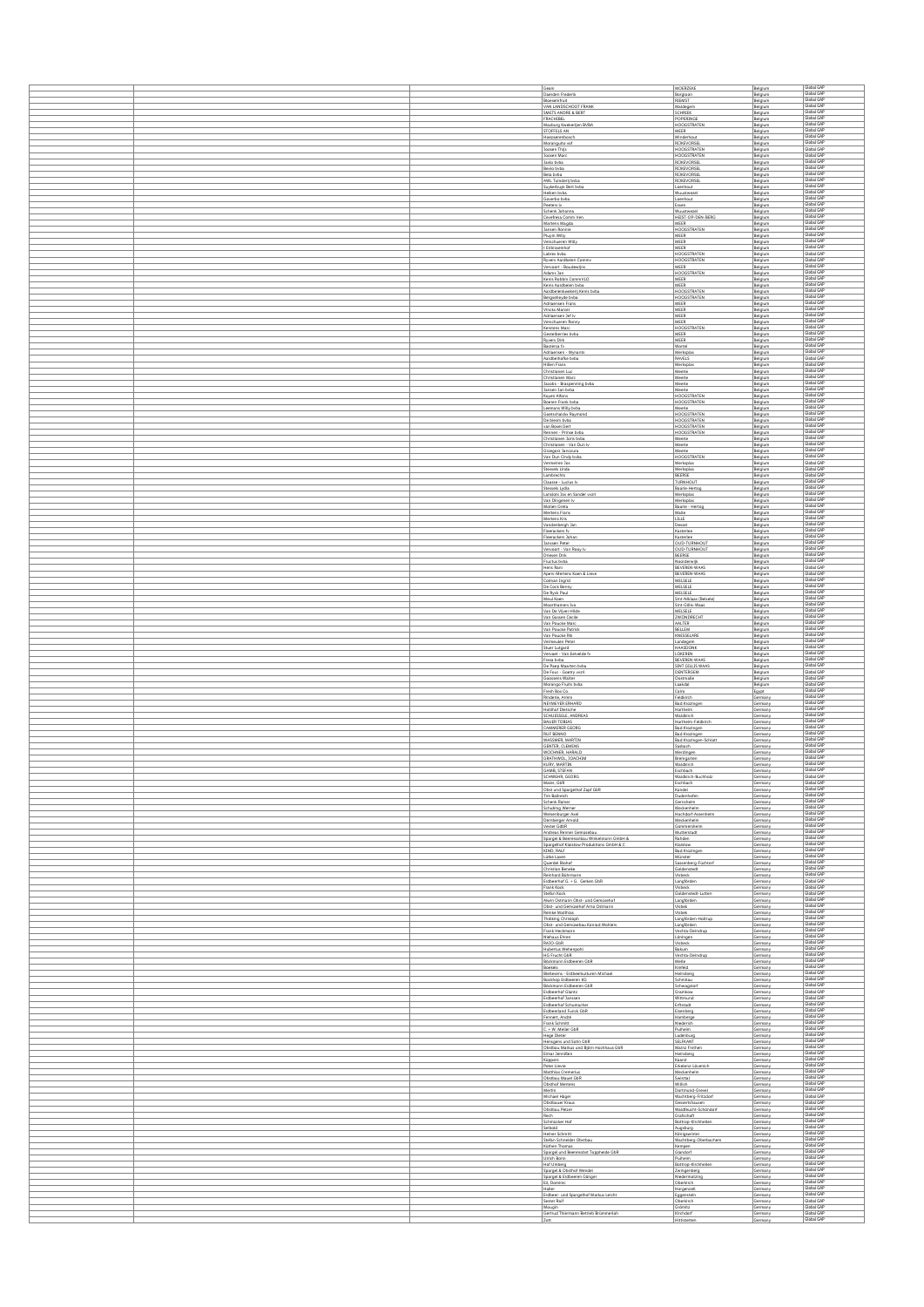|  | Munz                                                      | Kirchheim                                     | Germany            | Global GAP                             |
|--|-----------------------------------------------------------|-----------------------------------------------|--------------------|----------------------------------------|
|  | Abt Bruno                                                 | Horgenzell                                    | Germany            | Global GAP                             |
|  | Munz GbR Wilfried & Gudrun<br>Baur Martin                 | Kirchheim a.N.<br>Friedrichshafen             | Germany<br>Germany | Global GAP<br>Global GAP               |
|  | Gerald Heinrich Obst- und Gemüsebau                       | Ohringen                                      | Germany            | Global GAP                             |
|  | <b>BUCHER MARKUS</b><br>Carle GbR                         | Markdorf-Ittendorf<br>Tiefensall              | Germany<br>Germany | Global GAP<br>Global GAF               |
|  | Schäffer Albrecht                                         | Ravensburg-Oberzel                            | Germany            | Global GAP<br>Global GAP               |
|  | HEISS GbR<br>Ruther Wolfgang & Phillip GbR                | Markdorf<br>Tettnang                          | Germany<br>Germany | Global GAP                             |
|  | Bauer Manfred                                             | Öhringen                                      | Germany            | Global GAP<br>Global GAP               |
|  | Wormser Beerenhof GbR<br>BERNHARD HUBERT                  | Untergruppenbach<br>Kressbronn                | Germany<br>Germany | Global GAP                             |
|  | Früchte Frank GbR<br>Wagner Agrar GbR                     | Weinsberg<br>Heilbronn                        | Germany<br>Germany | Global GAP<br>Global GAP               |
|  | Witzigmann Walter                                         | Wasserburg                                    | Germany            | Global GAP                             |
|  | Erath Josef<br>Klotz Armin                                | Friedrichshafe<br>Markdorf                    | Germany<br>Germany | Global GAP<br>Global GAP               |
|  | Martin GbR                                                | Kressbronn                                    | Germany            | Global GAP<br>Global GAP               |
|  | Schmid Bruno<br>Brugger Christoph                         | Tettnang<br>Eriskirch                         | Germany<br>Germany | Global GAP                             |
|  | Walter Klink                                              | Friedrichshafer                               | Germany            | Global GAP<br>Global GAP               |
|  | Hakspiel Karl und Margarethe<br>Sauter Ewald lun.         | Eriskirch<br>Friedrichshafen                  | Germany<br>Germany | Global GAP                             |
|  | Lemminger Heike<br>Roth Josef                             | Achem<br>Appenweier                           | Germany<br>Germany | Global GAP<br>Global GAP               |
|  | Schappacher Markus                                        | Oberkirch                                     | Germany            | Global GAP                             |
|  | Weber Martin<br>Wilhelm Arthur                            | Achem<br>Achern-Mösbach                       | Germany<br>Germany | Global GAP<br>Global GAP               |
|  | Fritsch Franz                                             | Oberkirch-Tiergarten                          | Germany            | Global GAP                             |
|  | Bär Bernhard<br><b>Hildenbrand Georg</b>                  | Achern<br>Oberkirch-Gaisbach                  | Germany<br>Germany | Global GAP<br>Global GAP               |
|  | Müller Franz-Josef                                        | Oberkirch                                     | Germany            | Global GAP<br>Global GAP               |
|  | <b>Obrecht Wendelin</b><br>Distelzweig Franz X. und Roman | Oberkirch-Bott<br>Oberkirch                   | Germany<br>Germany | Global GAP                             |
|  | Hirt Ludwig                                               | Oberkirch-Galsbach                            | Germany            | Global GAP<br>Global GAP               |
|  | Walter Andreas<br>Wiegert Manfred                         | Oberkirch<br>Oberkirch                        | Germany<br>Germany | Global GAP                             |
|  | Hildenbrand GbR<br>Spraul Manfred-Anton                   | Oberkirch<br>Renchen-Erlach                   | Germany<br>Germany | Global GAP<br>Global GAP               |
|  | Schappacher Martin                                        | Oberkirch-Nußbach                             | Germany            | Global GAP                             |
|  | Doninger Klaus<br><b>WUBLER RUDOLF</b>                    | Ottersweier<br>Gengenbach                     | Germany<br>Germany | Global GAP<br>Global GAP               |
|  | Karcher Adolf                                             | <b>Achem</b>                                  | Germany            | Global GAP<br>Global GAP               |
|  | Decker Martin<br><b>Huber Helmut</b>                      | Hohberg<br>Oberkirch-Ringelbach               | Germany<br>Germany | Global GAP                             |
|  | Frietsch Alexander<br>Geiger Erich                        | Achern-Großweier<br>Oberkirch                 | Germany            | Global GAP<br>Global GAP               |
|  | Vogt Wolfgang                                             | Achem                                         | Germany<br>Germany | Global GAP                             |
|  | Wurth Wilhelm<br>Huber Jürgen                             | Oberkirch<br>Oberkirch                        | Germany<br>Germany | Global GAP<br>Global GAP               |
|  | Jülg Ludwig                                               | Oberkirch                                     | Germany            | Global GAP                             |
|  | Mild Hans<br><b>Harter Thomas</b>                         | Neuried<br>Oberkirch                          | Germany<br>Germany | Global GAP<br>Global GAP               |
|  | Huschle Wolfgang                                          | Oberkirch                                     | Germany            | Global GAP                             |
|  | Kimmig Ludwig<br><b>Walter Bernhard</b>                   | Lautenbach<br>Oberkirch                       | Germany<br>Germany | Global GAP<br>Global GAP               |
|  | Sester Josef                                              | Oberkirch-Hesselbach                          | Germany            | Global GAP<br>Global GAP               |
|  | Ruf Bernd<br>Springmann Karin                             | Oberkirch<br>Renchen                          | Germany<br>Germany | Global GAP                             |
|  | Kiefer Daniel                                             | Oberkirch-Gaisbach                            | Germany            | Global GAP                             |
|  | Graf Manuel<br>Armbruster Gerda                           | Oberkirch<br>Gengenbach                       | Germany<br>Germany | Global GAP<br>Global GAP               |
|  | Enderle Erdbeerland GbR                                   | Durmershelm                                   | Germany            | Global GAP<br>Global GAF               |
|  | Kirn Thomas<br>Sturm Josef                                | Durbach<br>Oberkirch                          | Germany<br>Germany | Global GAP                             |
|  | Zeil Johannes<br>Bähr Bernd                               | Neuried<br>Oberkirch                          | Germany<br>Germany | Global GAP<br>Global GAP               |
|  | Sester Gerhard                                            | Oberkirch                                     | Germany            | Global GAP                             |
|  | Wolf Georg<br>Helberger Angelika                          | Oberkirch<br>Oberkirch                        | Germany<br>Germany | Global GAP<br>Global GAP               |
|  | Spengler Theo                                             | Neuried                                       | Germany            | Global GAP                             |
|  | <b>Bruder Wolfgang</b>                                    | Oberkirch-Nußbach                             | Germany            | Global GAP<br>Global GAP               |
|  | Schindler Markus<br>Bähr Gerhard                          | Achem<br>Oberkirch                            | Germany<br>Germany | Global GAP                             |
|  | Kammerer Klemens                                          | Renchen                                       | Germany            | Global GAP<br>Global GAP               |
|  | Voot Hubert<br><b>Hildenbrand Klaus</b>                   | Oberkirch-Ödsbach<br>Oberkirch                | Germany<br>Germany | Global GAP                             |
|  | <b>Huber Claudia</b><br>Panter Martin                     | Renchen - Erlach<br>Oberkirch                 | Germany<br>Germany | Global GAP<br>Global GAP               |
|  | Spraul Patric                                             | Renchen-Ulm                                   | Germany            | Global GAP                             |
|  | Grimmig Markus<br>Huber Josef Bernhard                    | Oberkirch-Zusenhofen<br>Oberkirch             | Germany<br>Germany | Global GAP<br>Global GAP               |
|  | Zink Klaus                                                | Renchen                                       | Germany            | Global GAP                             |
|  | Benz Slegfried<br>Biehlman Johannes                       | Oberkirch-NuBbach<br>Renchen                  | Germany<br>Germany | Global GAP<br>Global GAP               |
|  | Doll Hans-Peter                                           | Achem.                                        | Germany            | Global GAP                             |
|  | Ell Hubert I<br>Müller Jürgen                             | Oberkirch - Stadelhofen<br>Oberkirch          | Germany<br>Germany | Global GAP<br>Global GAP               |
|  | Sester, Stefan                                            | Oberkirch                                     | Germany            | Global GAP<br>Global GAP               |
|  | Wörner Thomas<br>Haberle Alfred                           | Appenweier<br>Oberkirch                       | Germany<br>Germany | Global GAP                             |
|  | Hodapp Hermann fun<br>Huber Klemens                       | Lautenbach<br>Oberkirch - Ödsbach             | Germany<br>Germany | Global GAP<br>Global GAP               |
|  | Rettig GbR                                                | Achern                                        | Germany            | Global GAP                             |
|  | Streif Stefan<br>Schindler Klaus-Peter                    | Oberkirch-Gaisbach<br>Oberkirch               | Germany<br>Germany | Global GAP<br>Global GAP               |
|  | Fien Axel                                                 | Kehl                                          | Germany            | Global GAP<br>Global GAP               |
|  | Fieß Josef<br>Schmiederer Franz                           | Oberkirch<br>Lautenbach                       | Germany<br>Germany | Global GAP                             |
|  | Spraul Christoph                                          | Oberkirch                                     | Germany            | Global GAP<br>Global GAP               |
|  | Ziegler Georg<br>Kraßig Anna                              | Oberkirch-Wolfhag<br>Renchen-Erlach           | Germany<br>Germany | Global GAP                             |
|  | Mayer Manfred<br>Huber Peter                              | Kappelrodeck<br>Durbach                       | Germany<br>Germany | Global GAP<br>Global GAP               |
|  | Brunner Matthias                                          | Achem                                         | Germany            | Global GAP                             |
|  | Spinner Christine<br>Fraß Regina                          | Oberkirch<br>Lichtenau                        | Germany<br>Germany | Slobal GAF<br>Global GAP               |
|  | Vogt Karoline                                             | Oberkirch                                     | Germany            | Global GAP<br>Global GAF               |
|  | Streif Thomas<br>Bruno Meyer                              | Lautenbach<br>Lichtenau-Lilm                  | Germany<br>Germany | Global GAP                             |
|  | <b>Bruder Walter</b>                                      | Oberkirch                                     | Germany            | Global GAP                             |
|  | Walter Hubert<br>Brandstetter Andreas jun.                | Lautenbach<br>Oberkirch                       | Germany<br>Germany | Global GAP                             |
|  | Trautmann Markus<br>Busam Egon                            | Appenweier-Urloffen<br>Renchen-Erlach         | Germany<br>Germany | Global GAP<br>Global GAP               |
|  | Ebert Hubert                                              | Oberkirch-Ringelbach                          | Germany            | Global GAP                             |
|  | Dodzuweit GbR<br>Gmeiner Johannes                         | Kehl<br>Oberkirch                             | Germany<br>Germany | Global GAP<br>Global GAP               |
|  | Braun Ludwig jun.                                         | Oberkirch-Ödsbach                             | Germany            | Global GAP<br>Global GAP               |
|  | Boschert Dominik                                          | Renchen                                       |                    |                                        |
|  | Köninger Jürgen                                           | Kappelrodeck                                  | Germany<br>Germany | Global GAP                             |
|  | Müller Klaus                                              | Oberkirch                                     | Germany            | Global GAP                             |
|  | SH Quality GmbH&Co.GK<br>Sparg - u. Erdb.hof Hirsch GbR   | Glandorf<br>Trebut                            | Germany<br>Germany | Global GAP<br>Global GAP               |
|  | WEIGOLD, H. JUN.<br>Schmitt Walter Weinheim               | Heidelberg<br>Weinheim                        | Germany<br>Germany | Global GAP<br>Global GAP               |
|  | <b>Trabes Norbert</b>                                     | Bruchköbel                                    | Germany            | Global GAP                             |
|  | Frohmader Blohofe KG<br>Rößler Thomas                     | Großostheim-Ringheim<br>Suizfeld              | Germany<br>Germany | Global GAP<br>Global GAP               |
|  | Obstbau Stein GbR                                         | Kraichtal<br>Grieshelm                        | Germany            | Global GAP                             |
|  | Hofmann Ralf Spargelanbau<br>Junker Helko                 | Helmstadt                                     | Germany<br>Germany | Global GAP<br>Global GAP               |
|  | MEINHARDT<br>Mönich Bodo                                  | Weiterstadt<br>Grieshelm                      | Germany<br>Germany | Global GAP<br>Global GAP               |
|  | Reitz Frank                                               | Büttelborn                                    | Germany            | Global GAP                             |
|  | Schneider Jörg<br>Schreiber Jörg                          | Groß-Gerau<br>Waghäusel                       | Germany<br>Germany | Global GAP<br>Global GAP               |
|  | STOCKERT GEBS                                             | Heidelberg                                    | Germany            | Global GAP                             |
|  | Troppmann<br>Frey Peter                                   | Mannheim<br><b>Darmstadt</b>                  | Germany<br>Germany | Global GAP<br>Global GAP               |
|  | Andreas Zürker                                            | Dudenhofen                                    | Germany            | Global GAP<br>Global GAP               |
|  | Bühler Ute<br>Schneider GbR                               | Hirschberg<br>Bruchköbel                      | Germany<br>Germany | Global GAP                             |
|  | Werner Cohrs<br>Beerenobst Blömer                         | Bruchköbel<br>Essen                           | Germany<br>Germany | Global GAP<br>Global GAP               |
|  | Martin Vogelpohl                                          | Bühren                                        | Germany            | Global GAP                             |
|  | Erdbeerhof Möhlman<br>Erdbeerhof Osterloh                 | Langföhrden-Nord<br>Visbek                    | Germany<br>Germany | Global GAP<br>Global GAP               |
|  | <b>Hubertus Evers</b>                                     | Langförden                                    | Germany            | Global GAP<br>Global GAP               |
|  | Werner-Obstbau GmbH & Co. KG<br>Weber Simon               | Deinste<br>Renchen                            | Germany<br>Germany | Global GAP                             |
|  | Fritz Waßmer                                              | Bad Krozingen-Schlatt                         | Germany            | Global GAP<br>Global GAP               |
|  | Dr. Willi Billau<br>Hans-Detlef Busch                     | Lamperthelm<br>Tostedt                        | Germany<br>Germany | Global GAP                             |
|  | Karl-Josef Kury<br>Heinz Schäfer                          | Waldkirch - Buchholz<br>Grafschaft-Birresdorf | Germany<br>Germany | Global GAP<br>Global GAP               |
|  | Karl Weingärtner                                          | Hirschberg                                    | Germany            | Global GAP                             |
|  | Werner Hellmann<br>Christoph Lüske                        | Schwegenheim<br>Cloppenburg                   | Germany<br>Germany | Global GAP<br>Global GAP               |
|  | Jörg Knödler                                              | Leutenbach                                    | Germany            | Global GAP                             |
|  | C. von Laer GmbH & Co. KG<br>Wellandts Erdbeerplantagen   | Herford<br>Deindrup                           | Germany<br>Germany | Global GAP<br>Global GAP               |
|  | Markus Jahn                                               | Schniederkrug                                 | Germany            | Global GAP                             |
|  | Stephan Schmidt<br>Konrad Westerkamp                      | Ankum<br>Westerlutten-Goldenstedt             | Germany<br>Germany | Global GAP<br>Global GAP               |
|  | Joachim Thees                                             | Wardenburg                                    | Germany            | Global GAP<br>Global GAP               |
|  | Christian Beneke<br>Hof Röhrkasten                        | Langförden<br>Uchte                           | Germany<br>Germany | Global GAP                             |
|  | Spargelhof Wempe<br><b>Walter Ackermann</b>               | Langförden<br>Schwegenhein                    | Germany<br>Germany | Global GAP<br>Global GAP               |
|  | Bauer Lipp                                                | Weiterstadt                                   | Germany            | Global GAP                             |
|  | Ute Sander<br>Hofgut Schröder                             | Springe<br>Reilingen                          | Germany<br>Germany | Global GAP<br>Global GAP               |
|  | Moormann Beerenobstkulturen                               | Deindrup                                      | Germany            | Global GAP<br>Global GAP               |
|  | Levening, BKL GmbH & Co. KG<br>Willi Bonnacker            | Deindrup<br>Nettetal                          | Germany<br>Germany | Global GAP                             |
|  | Eberhard Böcker                                           | Lüdinghausen                                  | Germany            | Global GAP<br>Global GAP               |
|  | Croon Erwin<br>Früchte Dammann                            | Erkelenz<br>Nottensdorf                       | Germany<br>Germany | Global GAP                             |
|  | Stövers Erdbeerplantage<br>Gerd Fuchs u. Sohn             | Steinheim/Ottenhausen<br>Köln                 | Germany<br>Germany | Global GAP<br>Global GAP               |
|  | Geurtz Werner<br>Goetzens                                 | SELFKANT<br>Kempen                            | Germany<br>Germany | Global GAP<br>Global GAP<br>Global GAP |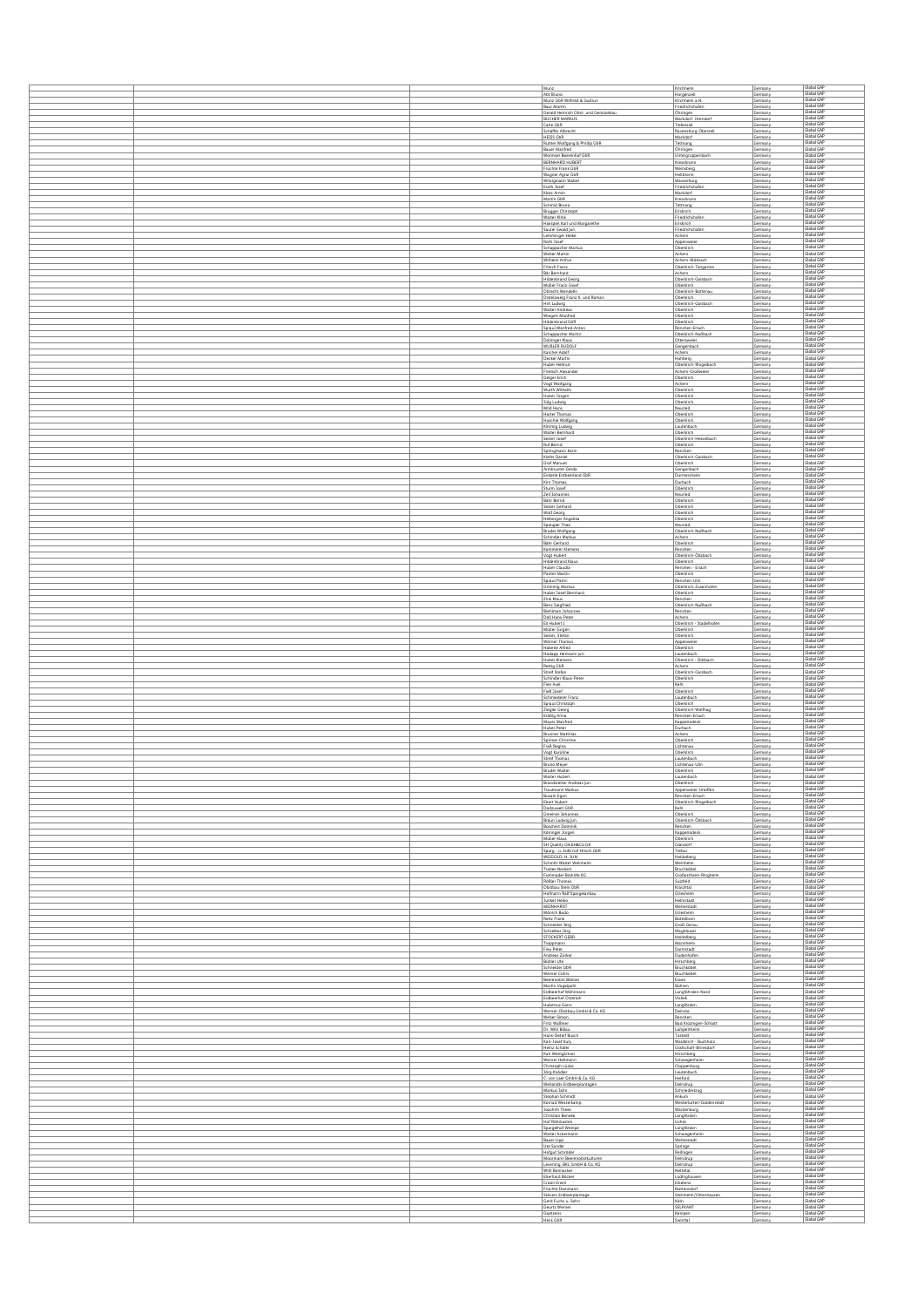|  |                                                                          |                                                                              |                    | Global GAF                             |
|--|--------------------------------------------------------------------------|------------------------------------------------------------------------------|--------------------|----------------------------------------|
|  | Beecker Obsthof<br>Christine und Max Josef Kallen                        | Gellenkirchen/Beeck<br>Dormagen                                              | Germany<br>Germany | Global GAP<br>Global GAP               |
|  | Mahl<br>Hartmut Meyer                                                    | Adelzhausen<br>Laatzen-Gleidingen                                            | Germany<br>Germany | Global GAF                             |
|  | Karl-Hubert und Christian Oberlender GbR<br>Rotkopf Eifelgemüse GbR      | Hückelhoven<br>Euskirchen                                                    | Germany<br>Germany | Global GAP<br>Global GAP               |
|  | Sebbel GbR                                                               | Haltern am See                                                               | Germany            | Global GAP<br>Global GAP               |
|  | Hans-Jürgen Werner<br>Multer, Anton                                      | Deinste<br>Oberteuringen-Hefigkofer                                          | Germany<br>Germany | Global GAP                             |
|  | Sprissler GbR<br>Igel, Walter                                            | Salem<br>Horgenzell                                                          | Germany<br>Germany | Global GAP<br>Global GAP               |
|  | Sonnenfrucht Obstanbau GmbH<br>Beck & Partner                            | Grimma<br>Dohna                                                              | Germany<br>Germany | Global GAP<br>Global GAP               |
|  | Leisniger Obstgarten GmbH                                                | Leisnig                                                                      | Germany            | Global GAP<br>Global GAP               |
|  | <b>Becks Obsthof GbR</b><br>Ablasser Obstgarten GmbH                     | Dohna / OT Bortha<br>Mügeln                                                  | Germany<br>Germany | Global GAF<br>Global GAP               |
|  | Klosterobst GmbH Sornzig<br>Obst B. Stolle                               | Mügeln OT Sornzig<br>Schirgiswalde                                           | Germany<br>Germany | Global GAP                             |
|  | Leo Ebert Gartenbau<br>Rothenbücher                                      | Bubeshelm<br>Neuenstein                                                      | Germany<br>Germany | Global GAP<br>Global GAP               |
|  | Marco Kemmler Feld- und Gemüsebau                                        | Bad Friedrichshall<br>ANDRAVIDAS KILLINIS                                    | Germany            | Global GAP<br>Global GAP               |
|  | Ioannis Arvanitakis<br>Lagos Aggelos                                     | <b>DITIKIS ACHAIAS</b>                                                       | Greece<br>Greece   | Global GAP                             |
|  | Georgios Diakatos<br>Stayroglannopoulou Eirhnh                           | <b>DYTITKIS AXAIAS</b><br>Patra                                              | Greece<br>Greece   | Global GAP<br>Global GAP               |
|  | Arvanitakis Antonios<br>Konstantinos V. Diakatos                         | ANDRAVIDAS KILLINIS<br>DYTITKIS AXAIAS                                       | Greece<br>Greece   | Global GAP<br>Global GAP               |
|  | Antonios Stathakopoulos                                                  | ANDRABIDAS KILINIS<br>ANDRAVIDAS KILLINIS                                    | Greece             | Global GAP<br>Global GAP               |
|  | Berry Plasma World Ltd<br>Papanikolopoulos Fanis                         | ANDRAVIDAS KILLINIS                                                          | Greece<br>Greece   | Global GAP                             |
|  | Kaplanis Nikolaos<br>Sotiropoulou Despoina                               | VARDA ILIAS<br>DITIKIS ACHAIAS                                               | Greece<br>Greece   | Global GAP<br>Global GAP               |
|  | Wisnienska Karolina-Katrazyna<br>Konstantinos Samaris                    | ANDRAVIDAS- KYLLINIS<br>ANDRAVIDAS- KYLLINIS                                 | Greece<br>Greece   | Global GAP<br>Global GAP               |
|  | Kapeli Agelika                                                           | ANDRAVIDAS KILINIS                                                           | Greece             | Global GAP<br>Global GAP               |
|  | Athanasopoulos Nikolaos<br>Taktikos Dionysios                            | ANDRAVIDAS KILINIS<br>ANDRAVIDAS KILINIS                                     | Greece<br>Greece   | Global GAP                             |
|  | <b>Taktikos Dimitrios</b><br>Koygias Artemios                            | ANDRAVIDAS KILINIS<br>ANDRAVIDAS KILINIS                                     | Greece<br>Greece   | Global GAF<br>Global GAP               |
|  | Athanasopoulou Maria<br>Chaloulos Andreas of Kyriakos                    | ANDRAVIDAS KILINIS<br>ANDRAVIDAS KILLINIS                                    | Greece<br>Greece   | Global GAP<br>Global GAP               |
|  | Christos Vrachnis                                                        | ANDRAVIDAS KILINIS                                                           | Greece             | Global GAP<br>Global GAP               |
|  | Konstantinos Tzoudas<br>Taktikos S.A.                                    | ANDRAVIDAS KILINIS<br>ANDRAVIDAS KILINIS                                     | Greece<br>Greece   | Global GAP                             |
|  | Kalliergitiki Taktikos OE<br>Moretti Arnaldo                             | ANDRAVIDAS KILINIS<br>FAENZA (RA)                                            | Greece<br>Italy    | Global GAP<br>Global GAP               |
|  | Guidi Salvatore<br>Soc. Agr. Rosso Fragola Ss                            | FAENZA (RA)<br>FAENZA (RA)                                                   | Italy<br>Italy     | Global GAP<br>Global GAP               |
|  | Baiardi Fabrizio & Golinucci Monica S.A.                                 | FAENZA (RA)                                                                  | Italy              | Global GAF<br>Global GAP               |
|  | Az. agr. Fausto e Paolo Dossi<br>Cordioli Angelo                         | Santa Maria di Zevio (VR)<br>Santa Maria di Zevio (VR)                       | Italy<br>Italy     | Global GAP                             |
|  | Pagani Gianluca<br>Az. Agr. Bosello Nicola                               | Santa Maria di Zevio (VR)<br>Santa Maria di Zevio (VR)                       | Italy<br>Italy     | Global GAF<br>Global GAP               |
|  | Az. agr. Sandrini Glanfranco<br>Bettili Alberto                          | Santa Maria di Zevio (VR)<br>Santa Maria di Zevio (VR)                       | Italy<br>Italy     | Global GAP<br>Global GAP               |
|  | Az, Agr, Franco Furlani                                                  | Santa Maria di Zevio (VR)                                                    | Italy              | Global GAP<br>Global GAP               |
|  | Az. Agr. Campara Stefano<br>Az. Agr. Anselmi Primo                       | Santa Maria di Zevio (VR)<br>Santa Maria di Zevio (VR)                       | Italy<br>Italy     | Global GAP                             |
|  | Az. Agr. Le Giare di Simone Roviaro<br>Bogoni Roberto e Bagolin G.       | Santa Maria di Zevio (VR)<br>Santa Maria di Zevio (VR)                       | Italy<br>Italy     | Global GAP<br>Global GAP               |
|  | Dossi Sandro                                                             | Santa Maria di Zevio (VR)                                                    | Italy              | Global GAP<br>Global GAP               |
|  | Az. Agr. Migliorini Giovanni<br>Cordioli Andrea                          | Santa Maria di Zevio (VR)<br>Santa Maria di Zevio (VR)                       | Italy<br>Italy     | Global GAP                             |
|  | Az. Agr. Zenti Marco<br>Az. Agr. Anderloni Damiano e Mario               | Santa Maria di Zevio (VR)<br>Santa Maria di Zevio (VR)                       | Italy<br>Italy     | Global GAP<br>Global GAP               |
|  | Az. Agr. Guido Ghiotto<br>Az. Agr. Bersani Luca e Marco                  | Santa Maria di Zevio (VR)<br>Santa Maria di Zevio (VR)                       | Italy<br>Italy     | Global GAP<br>Global GAP               |
|  | Az. agr. Colpo Massimo                                                   | Santa Maria di Zevio (VR)                                                    | Italy              | Global GAP                             |
|  | Az. agr. Villardi Sergio<br>Az. Agr. Davide Caloini                      | Santa Maria di Zevio (VR)<br>Santa Maria di Zevio (VR)                       | Italy<br>Italy     | Global GAF<br>Global GAP               |
|  | Az. Agr. Diego Mirandola<br>Az. Agr. Noro Luigi                          | Santa Maria di Zevio (VR)<br>Santa Maria di Zevio (VR)                       | Italy<br>Italy     | Global GAP<br>Global GAP               |
|  | Az. agr. Scandola Alessio                                                | Santa Maria di Zevio (VR)                                                    | Italy              | Global GAP<br>Global GAP               |
|  | Pagani Marco<br>Az. Agr. Sandrini Alberto e Tiziano                      | Santa Maria di Zevio (VR)<br>Santa Maria di Zevio (VR)                       | Italy<br>Italy     | Global GAP                             |
|  | Giacopuzzi Angiolino e Franco<br>Az, agr, Perandin Marco                 | Santa Maria di Zevio (VR)<br>Santa Maria di Zevio (VR)                       | Italy<br>Italy     | Global GAP<br>Global GAP               |
|  | Zanoni Ugo & Donini Milena S.S.<br>Modesti Daniele e Stefano             | Santa Maria di Zevio (VR)<br>Santa Maria di Zevio (VR)                       | Italy<br>Italy     | Global GAP<br>Global GAP               |
|  | De Togni Luca                                                            | Santa Maria di Zevio (VR)                                                    | Italy              | Global GAP<br>Global GAP               |
|  | Gaiga Diego<br>Mirandola Fabio                                           | Santa Maria di Zevio (VR)<br>Santa Maria di Zevio (VR)                       | Italy<br>Italy     | Global GAP                             |
|  | Az. Agr. Campo delle Fragole<br>Marchi Loredana                          | Santa Maria di Zevio (VR)<br>Santa Maria di Zevio (VR)                       | Italy<br>Italy     | Global GAP<br>Global GAP               |
|  | Sandrini Alberto                                                         | Santa Maria di Zevio (VR)                                                    | Italy              | Global GAF<br>Global GAP               |
|  | Cambioli Emanuele<br>Zumerle Michele                                     | Santa Maria di Zevio (VR)<br>Santa Maria di Zevio (VR)                       | Italy<br>Italy     | Global GAP                             |
|  | Deserto Nuovo di Poletto Stefania<br>Pimazzoni Glorgio                   | Santa Maria di Zevio (VR)<br>Santa Maria di Zevio (VR)                       | Italy<br>Italy     | Global GAF<br>Global GAP               |
|  | Scardoni Bruno<br>Bertoldi Angelina                                      | Santa Maria di Zevio (VR)<br>Santa Maria di Zevio (VR)                       | Italy<br>Italy     | Global GAP<br>Global GAF               |
|  | Scandola Alessio e Romano S.S.                                           | Santa Maria di Zevio (VR)                                                    | Italy              | Global GAP                             |
|  | Soc. Agr. Sartori F.III<br>Pagani Nicola                                 | Santa Maria di Zevio (VR)<br>Santa Maria di Zevio (VR)                       | Italy<br>Italy     | Global GAP<br>Global GAP               |
|  | Fontanesi Massimo<br>Ciman Luca                                          | Santa Maria di Zevio (VR)<br>Santa Maria di Zevio (VR)                       | Italy<br>Italy     | Global GAP<br>Global GAP               |
|  | Corrado Nicola                                                           | CESENA (FC)<br>CESENA (FC)                                                   | Italy              | Global GAP<br>Global GAP               |
|  | Sabato Donato Antonio<br>Zavalloni Danilo                                | CESENA (FC)                                                                  | Italy<br>Italy     | Global GAP                             |
|  | Faedi Marcello<br>Grieco Berardino                                       | CESENA (FC)<br>CESENA (FC)                                                   | Italy<br>Italy     | Global GAP<br>Global GAP               |
|  | Novaga Simone<br>Corrado Damiano                                         | CESENA (FC)<br>CESENA (FC)                                                   | Italy<br>Italy     | Global GAF<br>Global GAP               |
|  | F.Lii Fagloli & C. Ss.                                                   | CESENA (FC)                                                                  | Italy              | Global GAP<br>Global GAP               |
|  | Zuccarella Giuseppe<br>Ravaglia Patrizia                                 | CESENA (FC)<br>CESENA (FC)                                                   | Italy<br>Italy     | Global GAP                             |
|  | Spignoli Gianfranco<br>Lascaro Raffaele                                  | CESENA (FC)<br>CESENA (FC)                                                   | Italy<br>Italy     | Global GAP<br>Global GAP               |
|  | Flori Massimo<br>Cafaro & Manolio S.R.L.                                 | CESENA (FC)<br>CESENA (FC)                                                   | Italy<br>Italy     | Global GAP<br>Global GAP               |
|  | Fulna Leonardo                                                           | CESENA (FC)                                                                  | Italy              | Global GAP<br>Global GAP               |
|  | Tarantino Maria Giulia<br>legiovi Sris Agrico                            | CESENA (FC)<br>CESENA (FC                                                    | Italy<br>Italy     | Slobal GA                              |
|  | Stasi Fruit S.R.L-Soc.Unipersonale<br>Nucera Giuseppe                    | CESENA (FC)<br>CESENA (FC)                                                   | Italy<br>Italy     | Global GAP<br>Global GAP               |
|  | Società Agricola Sabato<br>Azzalin Alessandro                            | CESENA (FC)<br>CESENA (FC)                                                   | Italy<br>Italy     | Global GAF<br>Global GAP               |
|  | Manolio Rosa                                                             | CESENA (FC)                                                                  | Italy              | Global GAP                             |
|  | Cappelli Paride<br>Passarelli Giovanni                                   | CESENA (FC)<br>CESENA (FC)                                                   | Italy<br>Italy     | Global GAP<br>Global GAP               |
|  | Zaccagnino Claudio<br>Lascaro Graziano                                   | CESENA (FC)<br>CESENA (FC)                                                   | Italy<br>Italy     | Global GAP<br>Global GAF               |
|  | Carlucci Mirko Damiano<br>Lasalandra Vitorocco                           | CESENA (FC)<br>CESENA (FC)                                                   | Italy<br>Italy     | Global GAP<br>Global GAP               |
|  | Assenza Parisi Dario                                                     | CESENA (FC)                                                                  | Italy              | Global GAP<br>Global GAP               |
|  | La Linfa di Bacchues di Gona Vito e<br>F.III Bartoletti S.S.Soc.Agricola | CESENA (FC)<br>CESENA (FC)                                                   | Italy<br>Italy     | Global GAF                             |
|  | Federico Natale<br>Federico Sris Societa' Agricola                       | CESENA (FC)<br>CESENA (FC)                                                   | Italy<br>Italy     | Global GAP<br>Global GAP               |
|  | Lasalandra Ferdinando Federico<br>D'Ambrosio Salvatore                   | CESENA (FC)<br>Sant'Arpino                                                   | Italy<br>Italy     | Global GAP<br>Global GAP               |
|  | Az. Agr. Poli Graziano e Raffaele<br>Az. Agr. Blanconi Claudio           | OPPEANO (VR)<br>OPPEANO (VR)                                                 | Italy<br>Italy     | Global GAP<br>Global GAP               |
|  | Conti Mariano                                                            | OPPEANO (VR)                                                                 | Italy              | Global GAP<br>Global GAP               |
|  | Az. Agr. Filippi Mauro e Stefano<br>Az. Agr. Cerpelloni e Vignola        | OPPEANO (VR)<br>OPPEANO (VR)                                                 | Italy<br>Italy     | Global GAP                             |
|  | AZ. AGR. FLORIO Stefano<br>Bonato Umberto                                | OPPEANO (VR)<br>Isola della scala (VR)                                       | Italy<br>Italy     | Global GAP<br>Global GAP               |
|  | Bissoli Franco<br>Az. Agr. Perbellini Vittorio e Brun                    | OPPEANO (VR)<br>OPPEANO (VR)                                                 | Italy<br>Italy     | Global GAP<br>Global GAP               |
|  | Az. Agr. Fanti Michele<br>Az. Agr. Rizzi Renzo                           | OPPEANO (VR)                                                                 | Italy              | Global GAP<br>Global GAP               |
|  | Az Agr. Zenti Luciano                                                    | OPPEANO (VR)<br>OPPEANO (VR)                                                 | Italy<br>Italy     | Global GAP                             |
|  | Rinaldi Salvatore<br>Cleognani Gianni                                    | Parete<br>Parete                                                             | Italy<br>Italy     | Global GAP<br>Global GAP               |
|  | Az. Agr. Pezone Francesco<br>Pellegrino Francesco                        | Parete<br>Parete                                                             | Italy<br>Italy     | Global GAP<br>Global GAP               |
|  | F.Lli Gianfanti soc. Sempl                                               | Parete                                                                       | Italy              | Global GAP                             |
|  | La Quercia Di Magalotti Denis<br>Soc. Agr. Malden s.r.l                  | Parete<br>Parete                                                             | Italy<br>Italy     | Global GAP<br>Global GAP               |
|  | Zoffoli Roberto<br>Az. Cardinale Pie' d'armi di Spano'                   | Parete<br>Parete                                                             | Italy<br>Italy     | Global GAP<br>Global GAP               |
|  | Soc. Agr. La Sorgente S.R.L.                                             | Parete                                                                       | Italy              | Global GAP<br>Global GAP               |
|  | Maione Pasquale<br>S.S. Agr. Terramare Di Agostini Ali                   | Parete<br>CESENA (FC)                                                        | Italy<br>Italy     | Global GAP                             |
|  | Clardiello Maria<br>Tassani Gino e C. Soc Semplice                       | Parete<br>Parete                                                             | Italy<br>Italy     | Global GAP<br>Global GAP               |
|  | Schlavone Luigi<br>Vanni Cristian                                        | Parete<br>Parete                                                             | Italy<br>Italy     | Global GAP<br>Global GAP               |
|  | Civinelli Severo<br>Lelli Alessandro                                     | Parete<br>Parete                                                             | Italy<br>Italy     | Global GAP<br>Global GAP               |
|  | Az. Agr. Acinapura Ercole                                                | Parete                                                                       | Italy              | Global GAP                             |
|  | Az. Agr. Acinapura Mario<br>Soc. Agr. Amonatura Srl                      | Rocca Imperiale (CS)<br>Rocca Imperiale (CS)                                 | Italy<br>Italy     | Global GAP<br>Global GAP               |
|  | La Famija dei Fratelli Tassone Soc.<br>Viale Anna Caterina               | Villanova Mondovi<br>Villanova Mondovi                                       | Italy<br>Italy     | Global GAP<br>Global GAP               |
|  | Gola Nicolas                                                             | Villanova Mondovi                                                            | Italy              | Global GAP                             |
|  | Az. Agr. Ronca Gennaro<br>Icon Fruit Soc. Coop                           | Battipaglia (Sa)<br>Scanzano Jonico (MT)                                     | Italy<br>Italy     | Global GAP<br>Global GAP               |
|  | Az. Agr. Pellegrino Stella<br>Rossi Davide                               | Scanzano Jonico (MT)<br>Pievesestina di Cesena (FC)                          | Italy<br>Italy     | Global GAP<br>Global GAP               |
|  | Az Agr. Mazzotti Ivano                                                   | Plevesestina di Cesena (FC)                                                  | Italy              | Global GAP<br>Global GAP               |
|  | La Domitia Soc. Coop. Agr.<br>Cirigliano Anna Az.Agr.                    | Pievesestina di Cesena (FC)<br>Plevesestina di Cesena (FC)                   | Italy<br>Italy     | Global GAP                             |
|  | Faedi Glacomo                                                            | Plevesestina di Cesena (FC)<br>Freienfeld                                    | Italy<br>Italy     | Global GAF<br>Global GAP               |
|  |                                                                          |                                                                              |                    | Global GAP                             |
|  | Griesser Fruit GmbH - Landw. Ges.<br>La Nina di Scarano Massimo & C. sas | NOCERA SUPERIORE (SA)                                                        | Italy              | Global GAP                             |
|  | Pezone Giulio<br>Pezone Nicola                                           | PARETE (CE)<br>LUSCIANO (CE)                                                 | Italy<br>Italy     | Global GAP                             |
|  | Costanzo Michele<br>PEZONE ANTONIO                                       | CESENA (FC)<br>LUSCIANO (CE)                                                 | Italy<br>Italy     | Global GAP<br>Global GAP               |
|  | Pellegrino Giuseppe<br>Clardiello Salvatore<br>MICILLO CARMINE           | Giuliano in Campania (NA) - Carinola (CE Italy<br>PARETE (CE)<br>PARETE (CE) | Italy<br>Italy     | Global GAP<br>Global GAP<br>Global GAP |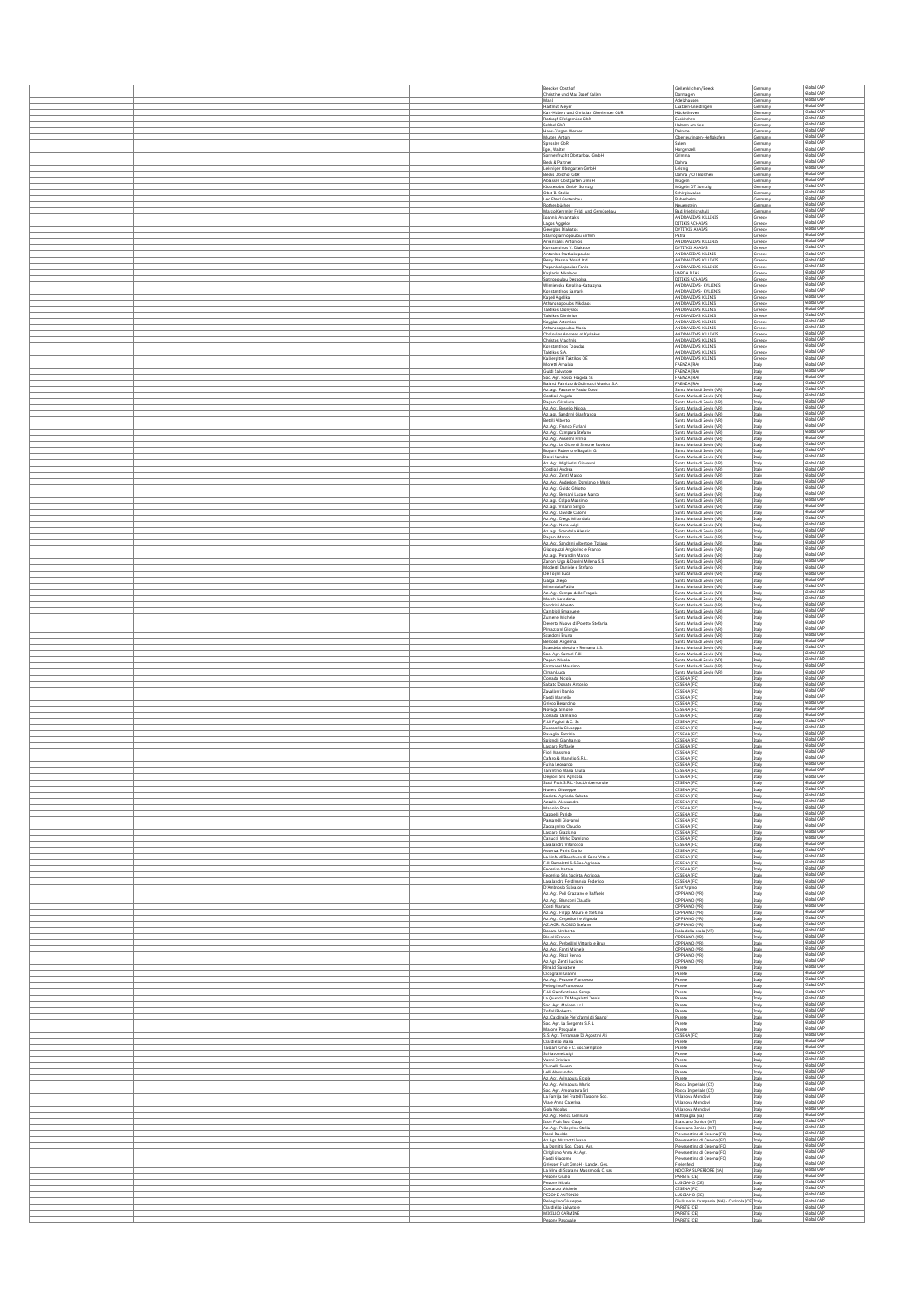|  | Maione Francesco                                                               | PARETE (CE)                                                | Italy                             | Global GAP               |
|--|--------------------------------------------------------------------------------|------------------------------------------------------------|-----------------------------------|--------------------------|
|  | Crisoperla soc. agr r.l.s                                                      | PARETE (CE)                                                | Italy                             | Global GAP<br>Global GAF |
|  | Cantone Luigi<br>Terre del sole Soc. Coop. Agr.                                | Roccamonfina (CE)<br>Roccamonfina (CE)                     | Italy<br>Italy                    | Global GAP               |
|  | De Cristofaro Francesco<br>Miraglia Soc. Coop. Agr.                            | Roccamonfina (CE)<br>Roccamonfina (CE)                     | Italy<br>Italy                    | Global GAP<br>Global GAP |
|  | Farmfruit S.r.Ls.                                                              | Roccamonfina (CE)                                          | Italy                             | Global GAF<br>Global GAP |
|  | Morano Roberta<br>Mastini Realdo                                               | Località Anglona - Tursi (MT)<br>CESENA (FC)               | Italy<br>Italy                    | Global GAP               |
|  | Neri Patrizio<br>TORRI STEFANO                                                 | Plevesestina di Cesena (FC)<br>CESENA (FC)                 | Italy<br>Italy                    | Global GAP<br>Global GAP |
|  | Soc. Semp. Az. Agr. F.Lli Guiducci<br>SOCIETA AGRICOLA ZACCARELLI              | Plevesestina di Cesena (FC)                                | Italy                             | Global GAP<br>Global GAP |
|  | Delvecchio Fabio                                                               | Plevesestina di Cesena (FC)<br>Pievesestina di Cesena (FC) | Italy<br>Italy                    | Global GAP               |
|  | Montano Gluseppe<br>Pracucci Matteo                                            | Pleyesestina di Cesena (FC)<br>CESENA (FC)                 | Italy<br>Italy                    | Global GAF<br>Global GAP |
|  | Napoletano Nicolina                                                            | Plevesestina di Cesena (FC)                                | Italy                             | Global GAP               |
|  | Buonacosa Vincenza<br>Andreozzi Michele                                        | TRENTOLA DUCENTA (CE)<br>TRENTOLA DUCENTA (CE)             | Italy<br>Italy                    | Global GAP<br>Global GAP |
|  | Faraldo Luciano                                                                | TRENTOLA DUCENTA (CE                                       | Italy                             | Global GAP               |
|  | Bove Carlo<br>Vitolo Luigi                                                     | TRENTOLA DUCENTA (CE)<br>TRENTOLA DUCENTA (CE)             | Italy<br>Italy                    | Global GAP<br>Global GAP |
|  | Agrifutur Coop. Agr. Srl<br>Montella Michele                                   | TRENTOLA DUCENTA (CE)<br>TRENTOLA DUCENTA (CE)             | Italy<br>Italy                    | Global GAP<br>Global GAP |
|  | Grilli Glorgio                                                                 | Cesena (FC)                                                | Italy                             | Global GAP               |
|  | BOCCHINI ANGELO<br>Galassi Vinicio                                             | Pleyesestina di Cesena (FC)<br>Plevesestina di Cesena (FC) | Italy<br>Italy                    | Global GAF<br>Global GAP |
|  | Magnani Remo                                                                   | Pievesestina di Cesena (FC)                                | Italy                             | Global GAP               |
|  | Renzi Tonino<br>Soc. Agr.Costanzi di Costanzi E. e                             | Plevesestina di Cesena (FC)<br>Plevesestina di Cesena (FC) | Italy<br>Italy                    | Global GAF<br>Global GAP |
|  | Soc. Agr. Scandola Fruit ss.                                                   | ILLASI (VR)<br><b>ILLASI (VR)</b>                          | Italy<br>Italy                    | Global GAP<br>Global GAF |
|  | Az. Agr. Vinante Paolo<br>Paoli Franco                                         | ILLASI (VR)                                                | Italy                             | Global GAP               |
|  | Az. Agr. Applo Rosangela<br>Me.An. Frutta Srl                                  | MONTESCAGLIOSO (MT)<br>Montalbano Jonico (MT)              | Italy<br>Italy                    | Global GAP<br>Global GAF |
|  | Soc. Semp. Agr. Seragri                                                        | Bellizzi (SA)                                              | Italy                             | Global GAP               |
|  | Secondulfo Ciro<br>Az Agr.Improta Luigi                                        | Bellizzi (SA)<br>Bellizzi (SA)                             | Italy<br>Italy                    | Global GAP<br>Global GAP |
|  | Azienda Agr. Dalla Ricca Dorian                                                | MILANO (MI)<br>MILANO (MI)                                 | Italy                             | Global GAP<br>Global GAP |
|  | Az. Agr. Darra Sebastiano<br>Marchi Paolo                                      | MILANO (MI)                                                | Italy<br>Italy                    | Global GAP               |
|  | AZ.Agr. Claudio Bussola<br>Azienda agricola Menini Marta                       | Valeggio sul Mincio (VR)<br>MILANO (MI)                    | Italy<br>Italy                    | Global GAP<br>Global GAP |
|  | Del Vecchio Franco                                                             | FERRARA                                                    | Italy                             | Global GAP               |
|  | Az. Agr. Bonoli Gianfranco<br>Benvenuti Gluseppe                               | FERRARA<br>FERRARA                                         | Italy<br>Italy                    | Global GAP<br>Global GAP |
|  | Faedi Galliano                                                                 | FERRARA<br>FERRARA                                         | Italy                             | Global GAP<br>Global GAP |
|  | D'Elia Cono<br>Venturi Wayner                                                  | FERRARA                                                    | Italy<br>Italy                    | Global GAP               |
|  | Faedi Vittorio<br>Soc. Agr. Glò ss                                             | FERRARA<br>EBOLI (SA)                                      | Italy<br>Italy                    | Global GAP<br>Global GAP |
|  | Az. Agr. Fantini di Giovannini Sandra                                          | FERRARA                                                    | Italy                             | Global GAP               |
|  | Aurora Dies Societa Agricola SRL<br>Az. Agr. Antonio Benzi                     | FERRARA<br>Cesena (FC)                                     | Italy<br>Italy                    | Global GAP<br>Global GAF |
|  | Ferrara Roberto                                                                | EBOLI (SA)                                                 | Italy                             | Global GAP<br>Global GAP |
|  | Natale Ambrogis<br>Natherry Maroc SARL                                         | EBOLI (SA)<br>Larache - Kenitra                            | Italy<br>Morocco                  | Global GAP               |
|  | Mohamed Abellouche<br>AFRICAN RED FARMS                                        | Moulay BOUSLHAM<br>Moulay BOUSLHAM                         | Morocco<br>Morocco                | Global GAP<br>Global GAP |
|  | ZOTOME JAWAD                                                                   | Kenitra                                                    | Morocco                           | Global GAF               |
|  | Zotome Abdellah<br>ZAATOUMI ABDESSLAM                                          | Kenitra<br>Kenitra                                         | Morocco<br>Morocco                | Global GAP<br>Global GAP |
|  | Mellali Mohamed                                                                | Kenitra                                                    | Morocco                           | Global GAP               |
|  | Domaine El Ouazzani<br>Domaine Bench Berry                                     | Larache<br>Larache                                         | Morocco<br>Morocco                | Global GAP<br>Global GAF |
|  | Domaine Hassoun Said                                                           | Larache                                                    | Morocco                           | Global GAP<br>Global GAP |
|  | Domaine Jaaldi Abdellah<br>Frular                                              | Kenitra<br>Larache                                         | Morocco<br>Morocco                | Global GAP               |
|  | Domaine Belassal Chaoui                                                        | Moulay Bousselham, Kénitra                                 | Morocco                           | Global GAP<br>Global GAP |
|  | LES CONSERVES DE MEKNES (AICHA)<br>Domaine LAHLOU                              | Kenitra<br>Kenitra                                         | Morocco<br>Morocco                | Global GAP               |
|  | Domaine Zabte Ahmed<br>Domaine Riany                                           | Kenitra<br>Kenitra                                         | Morocco<br>Morocco                | Global GAP<br>Global GAP |
|  | Sté Miyah El Gharb SARL                                                        | Kenitra                                                    | Morocco                           | Global GAP<br>Global GAP |
|  | Domaine Bakali L2<br>Domaine Bakali L1                                         | Kenitra<br>Kenitra                                         | Morocco<br>Morocco                | Global GAP               |
|  | Nassim-Berry SARL AU                                                           | Larache                                                    | Morocco                           | Global GAP<br>Global GAP |
|  | sté. AGRI GOOD SARL<br>Kwekerii Rolin B.V.                                     | Larache<br>ETTEN-LEUR                                      | Morocco<br>Netherlands            | Global GAP               |
|  | Diepstraten Etten-Leur B.V.                                                    | ETTEN-LEUR                                                 | Netherlands                       | Global GAP<br>Global GAP |
|  | Diepstraten Breda B.V.<br>Diepstraten Belfeld                                  | <b>BREDA</b><br>BELFELD                                    | Netherlands<br>Netherlands        | Global GAP               |
|  | Manders Aardbeien B.V.                                                         | MAASBREE                                                   | Netherlands                       | Global GAP<br>Global GAP |
|  | Swinkels Zachfruit B.V.<br>Beekers Made B.V.                                   | PG Mierlo<br>MADE                                          | Netherlands<br>Netherlands        | Global GAP               |
|  | De Ruwenberg B.V.<br>De Ruwenberg Fruit B.V.                                   | ETTEN-LEUR<br>ETTEN-LEUR                                   | Netherlands<br>Netherlands        | Global GAP<br>Global GAP |
|  | Greenhouse Nurseries B.V.                                                      | ETTEN-LEUR                                                 | Netherlands                       | Global GAP               |
|  | Gosun Fruit B.V.<br>Gagel Fruit B.V.                                           | STEENBERGEN<br>STEENBERGEN                                 | Netherlands                       | Global GAP<br>Global GAP |
|  | Het Broek Sprang Capelle B.V.                                                  | SPRANG-CAPELLE                                             | Netherlands<br>Netherlands        | Global GAP<br>Global GAP |
|  | Het Broek Berries B.V.<br>Vermeulen Tuinbouw                                   | <b>VEGHEL</b><br><b>DEN HOUT</b>                           | Netherlands<br>Netherlands        | Global GAF               |
|  | Fa. van Beuslchem/ De Waal<br>Glastuinbouwbedrijf Wijne                        | ECK EN WIEL<br>Meljel                                      | Netherlands<br>Netherlands        | Global GAP<br>Global GAP |
|  | Maatschap Arts en Theelen                                                      | Helenaveen                                                 | Netherlands                       | Global GAP<br>Global GAP |
|  | Limbogt B.V<br>Maatschap Verstappen                                            | <b>OISTERWIJK</b><br>ROGGEL                                | Netherlands<br>Netherlands        | Global GAP               |
|  | Kessels Aardbeien B.V.                                                         | MEIJEL<br>BEMMEL                                           | Netherlands                       | Global GAP<br>Global GAP |
|  | Royal Berry B.V.<br>Summer Berry B.V.                                          | BEMMEL                                                     | Netherlands<br>Netherlands        | Global GAP               |
|  | VG Berry B.V.<br>Kreling Aardbeien B.V.                                        | HUISSEN<br>NIEUWAAL                                        | Netherlands<br><b>Netherlands</b> | Global GAP<br>Global GAP |
|  | Dutch Remies R V                                                               | ZUILICHEM                                                  | Netherlands                       | Global GAP               |
|  | 3.W. de Waal<br>De Jong Varik                                                  | TIEL<br>VARIK                                              | Netherlands<br>Netherlands        | Global GAP<br>Global GAP |
|  | Stille Maatschap R. Eggenhuizen                                                | ARNHEM                                                     | Netherlands                       | Slobal GAF<br>Global GAP |
|  | Van Uitert BV<br>Zorgboerderlj van der Sand                                    | AMMERZODEN<br>GEFFEN                                       | Netherlands<br>Netherlands        | Global GAP               |
|  | A.R. van Kullenburg<br><b>Fruithandel Marcel Cornelissen</b>                   | WADENOUEN<br><b>GENDT</b>                                  | Netherlands<br>Netherlands        | Global GAF<br>Global GAP |
|  | R.M. Holland Doomenburg B.V.                                                   | DOORNENBURG                                                | Netherlands                       | Global GAP               |
|  | Zachtfruitkwekerij van As B.V<br>Maatschap Hagens-Koenen                       | <b>RICHT</b><br>WELLERLOOI                                 | Netherlands<br>Netherlands        | Global GAP               |
|  | Maatschap Jeuken-De Swart                                                      | <b>OOSTRUM</b>                                             | Netherlands                       | Global GAP<br>Global GAP |
|  | Aardbeiculturen Van der Werf V.O.F.<br>Maatschap Heuts                         | HELENAVEEN<br>MAASBRACHT                                   | Netherlands<br>Netherlands        | Global GAP               |
|  | Smits vof<br>Aardbeienkwekerij Lam                                             | OIRSCHOT<br>WINSSEN                                        | Netherlands<br>Netherlands        | Global GAP<br>Global GAP |
|  | Jansborg V.O.F.                                                                | LEENDE                                                     | Netherlands                       | Global GAP               |
|  | P.C. de Kruif<br>Glastuinbouw J. vd Werf                                       | OPHEMERT<br>AMERICA                                        | Netherlands<br>Netherlands        | Global GAP<br>Global GAP |
|  | C. Jongeneien Verhuur                                                          | OUDENBOSCH                                                 | Netherlands                       | Global GAP<br>Global GAP |
|  | Bormans Zachtfruit I B.V.<br>Aardbeienkwekerij Bouwmans                        | KELPEN-OLER<br>Oirschot                                    | Netherlands<br>Netherlands        | Global GAP               |
|  | HAVU Brabant B.V.<br>Tuinbouwbedrijf van de Ven                                | HAAREN<br><b>OISTERWIJK</b>                                | Netherlands<br>Netherlands        | Global GAP<br>Global GAP |
|  | Tuindersbedrijf Van Gennip Coolen B.V.                                         | AARLE-RIXTEL                                               | Netherlands                       | Global GAP<br>Global GAP |
|  | Tuinbouwbedrijf De Zijp<br>Maatschap Lamers- van den Oetelaar                  | <b>BOEKEL</b><br>DRIEL                                     | Netherlands<br><b>Netherlands</b> | Global GAP               |
|  | Vriend Aardbeien<br>M. Verhoeven Maxi Flora                                    | <b>BENNINGBROEK</b><br>SCHIJNDEL                           | <b>Netherlands</b><br>Netherlands | Global GAP<br>Global GAF |
|  | Maatschap W.M.H. van Laar en B.A.M. van                                        | LANDGRAAF                                                  | Netherlands                       | Global GAP               |
|  | Maatschap Sijbers-Janssen<br>V.O.F. L.C.M. van Haalen                          | METERIK<br>WINSSEN                                         | Netherlands<br>Netherlands        | Global GAP<br>Global GAP |
|  | Blemans-van de Rijt V.O.F.                                                     | AARLE-RIXTEL<br>SINT-OEDENRODE                             | Netherlands                       | Global GAP<br>Global GAP |
|  | V.O.F. Eljkemans groente & fruit<br>Dekkers Design & Production                | VALKENSWAARD                                               | Netherlands<br>Netherlands        | Global GAP               |
|  | Broekman - van der Burgt<br>Mechanisatie- en Fruitteeltbedrijf Nap V           | WIJCHEN<br>INGEN                                           | Netherlands<br>Netherlands        | Global GAP<br>Global GAP |
|  | Het Zomerkoninkie B.V.                                                         | <b>EGCHEL</b>                                              | Netherlands                       | Global GAP<br>Global GAP |
|  | V.O.F. Scheffers<br>V.O.F. de Bengd                                            | OISTERWIJK<br>KRONENBERG                                   | Netherlands                       | Global GAP               |
|  | Natures Taste B.V.                                                             | <b>UDEN</b><br>EGCHEL                                      | Netherlands<br>Netherlands        | Global GAP<br>Global GAP |
|  | Lemmen Aardbelen<br>Kulpers                                                    | HAAREN                                                     | Netherlands<br>Netherlands        | Global GAP               |
|  | Tuinbouwbedrijf Van Den Brand B.V.<br>P.W.P.M. Van de Sande                    | ALTFORST<br>OIRSCHOT                                       | Netherlands<br>Netherlands        | Global GAP<br>Global GAP |
|  | Franken Fruits Zevenbergen B.V.                                                | ZEVENBERGEN                                                | Netherlands                       | Global GAP<br>Global GAP |
|  | V.O.F. de Goelje Kroon<br>Huljsmans-Goossens Fruit B.V.                        | <b>DONGEN</b><br>KRUISLAND                                 | Netherlands<br>Netherlands        | Global GAP               |
|  | Bouten Aardbeien B.V.                                                          | MEIJEL<br><b>BREDA</b>                                     | Netherlands                       | Global GAP<br>Global GAP |
|  | Meerfruit BV.<br>Aardbeienkwekerij Lavrijsen B.V.                              | REUSEL                                                     | Netherlands<br>Netherlands        | Global GAP               |
|  | Riinland Zuid B.V.<br>Special Berries B.V.                                     | VENLO<br>MEIJEL                                            | Netherlands<br><b>Netherlands</b> | Global GAP<br>Global GAP |
|  | Jong Fruit B.V.                                                                | DONGEN                                                     | Netherlands                       | Global GAP               |
|  | H.G. Fruit B.V.<br>JAMA Aardbei B.V                                            | Nispen<br>Galder                                           | Netherlands<br>Netherlands        | Global GAP<br>Global GAP |
|  | Rijnland Noord B.V.                                                            | VENLO                                                      | Netherlands                       | Global GAP<br>Global GAP |
|  | Far. Owo. OVOC.Beniamin Pietruszka<br>GO Mariusz Chenczke                      | Chodziez<br>BLIZANÓW                                       | Poland<br>Poland                  | Global GAP               |
|  | raf-berry Farma Owocowa nad Wisla Rafal<br>Gospodarstwo Rolne Elzbieta Malczew | Czerwinsk nad Wisla<br>Czerwinsk nad Wisla                 | Poland<br>Poland                  | Global GAF<br>Global GAP |
|  | Farma owocowa OVOC Aleksandra Pietr                                            | Chodziez                                                   | Poland                            | Global GAP<br>Global GAP |
|  | Gosp. Rolne Pawel Dabrowski<br>Limax Sp. 2 o.o.                                | Parczew<br>Wolsztyn                                        | Poland<br>Poland                  | Global GAP               |
|  | Gosp. Rolne Jaroslaw Bien - Vital B                                            | Bilgoraj<br>Czerwinsk nad Wisla                            | Poland                            | Global GAP<br>Global GAP |
|  | Gosp. Rolne Bartomiej Grzesk<br>Gosp. Sadownicze Mateusz Koska                 | Nowe Miasto                                                | Poland<br>Poland                  | Global GAP               |
|  | Gosp. Oor, Patryk Zawadzki<br>Gosp. Ogr. Marcin Piotr Mitura                   | Nowe Miasto n/Pilloz<br>Wyszogród                          | Poland<br>Poland                  | Global GAP<br>Global GAP |
|  | SUDOBERRY                                                                      | SÃO TEOTÓNIO                                               | Portuga                           | Global GAP               |
|  | Agrofres La Vega<br>AGROMOLINILLO                                              | LEPE<br>Moguer (Huelva)                                    | Spain<br>Spain                    | Global GAP<br>Global GAP |
|  | SOLBERRY S.L                                                                   | Almonte - Huelva                                           | Spain                             | Global GAP<br>Global GAP |
|  | AGROBIONEST S.L<br>Agroecología Doñana S.L.                                    | Almonte - Huelva<br>Almonte - Huelva                       | Spain<br>Spain                    | Global GAP               |
|  | ESTRELLA LAGO<br>Cofrelux Soc. Coop. And                                       | Almonte - Huelva<br>LUCENA DEL PUERTO, HUELVA              | Spain<br>Spain                    | Global GAP<br>Global GAP |
|  | Las Tres H, SCA                                                                | El Chaparral- Almonte                                      | Spain                             | Global GAP<br>Global GAF |
|  | Cañada Porretal, SCA<br>Solfrutas Organic, SL                                  | El Chaparral- Almonte<br>El Chaparral- Almonte             | Spain<br>Spain                    | Global GAP               |
|  | JUAN MARQUEZ NUÑEZ<br>MIGUEL QUINTERO BATISTA                                  | El Chaparral- Almonte<br>El Chaparral- Almonte             | Spain<br>Spain                    | Global GAP<br>obal GAF   |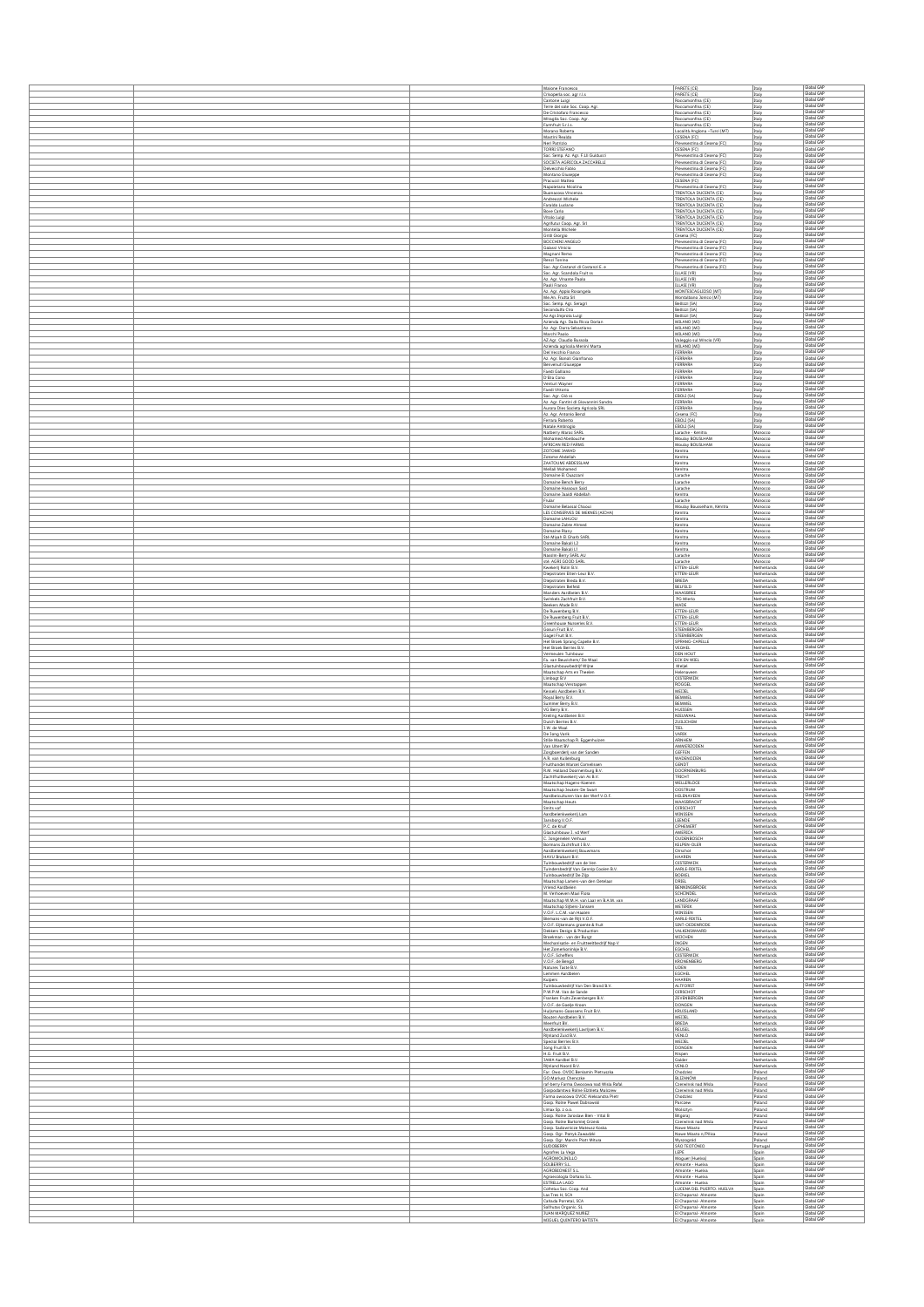|  | Quintero Bastista, S.L.                                             | El Chaparral- Almonte<br>Spain                                                                                 | Global GAF                             |
|--|---------------------------------------------------------------------|----------------------------------------------------------------------------------------------------------------|----------------------------------------|
|  | El Pilonar S.C.A.                                                   | Spain<br>Moguer (Huelva)                                                                                       | Global GAP<br>Global GAP               |
|  | Berrys Fashion S.L.<br>Fresgilera, S.L.L.                           | Almonte (Huelva)<br>Spain<br>La Antilla, Lepe (Huelva)<br>Spain                                                | Global GAF                             |
|  | AGROSORIANO, S.L<br>COSTASUR AGRICOLA, S                            | PALOS DE LA FRONTERA, HUELVA<br>Spain<br>PALOS DE LA FRONTERA, HUELVA<br>Spain                                 | Global GAP<br>Global GAP               |
|  | FRESELCAY, S.L.U<br>FRES LUIS, S.L.                                 | PALOS DE LA FRONTERA, HUELVA<br>Spain<br>PALOS DE LA FRONTERA, HUELVA<br>Spain                                 | Global GAF<br>Global GAP               |
|  | Pérez Portillo, S.L<br>FRES COLADERO, S.L.U                         | PALOS DE LA FRONTERA, HUELVA<br>Spain<br>PALOS DE LA FRONTERA, HUELVA<br>Spain                                 | Global GAP<br>Global GAP               |
|  | FRES ODIEL, S.L.<br>AGROJUANLU, S.I                                 | PALOS DE LA FRONTERA, HUELVA<br>Spain                                                                          | Global GAP<br>Global GAP               |
|  | CORTEFRES, S.L.                                                     | PALOS DE LA FRONTERA, HUELVA<br>Spain<br>PALOS DE LA FRONTERA, HUELVA<br>Spain                                 | Global GAP                             |
|  | FRES DEHESA, S.L.L<br>FRES SERRANO, S.L.                            | PALOS DE LA FRONTERA, HUELVA<br>Spain<br>PALOS DE LA FRONTERA, HUELVA<br>Spain                                 | Global GAP<br>Global GAP               |
|  | FRES-JOLEMAR, S.L.<br>FRUTAS GARROCHO, S                            | PALOS DE LA FRONTERA, HUELVA<br>Spain<br>PALOS DE LA FRONTERA, HUELVA<br>Spair                                 | Global GAP<br>Global GAP               |
|  | AGROROJAS, S.L.<br>FRES LIEVA, S.L.                                 | PALOS DE LA FRONTERA, HUELVA<br>Spain<br>PALOS DE LA FRONTERA, HUELVA<br>Spain                                 | Global GAP<br>Global GAP               |
|  | VALDEONUBA, S.                                                      | PALOS DE LA FRONTERA, HUELVA<br>Spain                                                                          | Global GAP<br>Global GAP               |
|  | Joaquín Garrido, S.I<br>FRES CORONEL, S.I                           | PALOS DE LA FRONTERA, HUELVA<br>Spain<br>PALOS DE LA FRONTERA, HUELVA<br>Spain                                 | Global GAP                             |
|  | FRES ROBLES, S.L<br>FRESISIDRO, S.L.                                | PALOS DE LA FRONTERA, HUELVA<br>Spain<br>PALOS DE LA FRONTERA, HUELVA<br>Spain                                 | Global GAF<br>Global GAP               |
|  | Fresvillalon, S.L.U.<br>AGROSUR, S.C                                | PALOS DE LA FRONTERA, HUELVA<br>Spain<br>PALOS DE LA FRONTERA. HUELVA<br>Spain                                 | Global GAP<br>Global GAF               |
|  | FRES 2010, S.L.U.<br>FRES MÁRQUEZ, S.                               | PALOS DE LA FRONTERA, HUELVA<br>Spain<br>PALOS DE LA FRONTERA, HUELVA                                          | Global GAP<br>Global GAP               |
|  | FRESGACAR, S.L.                                                     | Spain<br>PALOS DE LA FRONTERA, HUELVA<br>Spain                                                                 | Global GAF                             |
|  | AGROMAGELO, S.L<br>FRES CAMACHO, S.L.                               | PALOS DE LA FRONTERA, HUELVA<br>Spain<br>PALOS DE LA FRONTERA, HUELVA<br>Spain                                 | Global GAP<br>Global GAP               |
|  | FRES MARTOS, S.L.U<br>Fresvázquez, S.L.                             | PALOS DE LA FRONTERA, HUELVA<br>Spair<br>PALOS DE LA FRONTERA, HUELVA<br>Spain                                 | Global GAF<br>Global GAP               |
|  | Agrodominguez Del Sur, S.<br>FRES ARENILLAS, S.L.U.                 | PALOS DE LA FRONTERA, HUELVA<br>Spain<br>PALOS DE LA FRONTERA, HUELVA<br>Spain                                 | Global GAP<br>Global GAF               |
|  | DAVID ROMERO CABEZA<br>FRES LONGO, S.L.U.                           | PALOS DE LA FRONTERA, HUELVA<br>Spain<br>PALOS DE LA FRONTERA, HUELVA<br>Spain                                 | Global GAF<br>Global GAP               |
|  | Juan Manuel Solano López<br>OLIGOFRES, S.L.                         | PALOS DE LA FRONTERA, HUELVA<br>Spain<br>PALOS DE LA FRONTERA, HUELVA                                          | Global GAP                             |
|  | FRESCAMACHO MOLINA, S.                                              | Spain<br>PALOS DE LA FRONTERA, HUELVA.<br>PALOS DE LA FRONTERA, HUELVA.<br>Spain                               | Global GAP<br>Global GAP<br>Global GAP |
|  | VIVIFRES PALOS, S.L.<br>Fres Gutiérrez, S.L.                        | Spain<br>PALOS DE LA FRONTERA, HUELVA<br>Spain                                                                 | Global GAP<br>Global GAP               |
|  | FRESOLIVA, S.L.<br>FRUTAS ROJAS, S.L.                               | PALOS DE LA FRONTERA, HUELVA<br>Spain<br>PALOS DE LA FRONTERA, HUELVA<br>Spain                                 | Global GAP<br>Global GAP               |
|  | Isidoro Dominguez Marin<br>FRES MOLINA, S.L.                        | PALOS DE LA FRONTERA, HUELVA<br>Spain<br>PALOS DE LA FRONTERA, HUELVA<br>Spain                                 | Global GAP                             |
|  | J. VICENTE DGUEZ. DE LA CORTE                                       | PALOS DE LA FRONTERA, HUELVA<br>Spain<br>PALOS DE LA FRONTERA, HUELVA                                          | Global GAP                             |
|  | Frespozón, S.L.<br>Jorge Hernández Ramo                             | Spain<br>PALOS DE LA FRONTERA, HUELVA<br>Spain                                                                 | Global GAP<br>Global GAP<br>Global GAP |
|  | FRESPACO, S.L.<br>FRESROMELI, S.L.L                                 | PALOS DE LA FRONTERA, HUELVA<br>Spain<br>PALOS DE LA FRONTERA. HUELVA<br>Spain                                 | Global GAP<br>Global GAP               |
|  | FRESZURDETE, S.L.U<br>FRESBOLECO, S.L.                              | PALOS DE LA FRONTERA, HUELVA<br>Spain<br>PALOS DE LA FRONTERA, HUELVA<br>Spain                                 | Global GAP                             |
|  | <b>ERESCONDUERO SI</b><br>AGROLARA, S.L.                            | PALOS DE LA FRONTERA. HUELVA<br>Spain<br>PALOS DE LA FRONTERA, HUELVA<br>Spain                                 | Global GAF<br>Global GAP               |
|  | FRES GUMER S.L<br>FRESAS SILBO, S.L.                                | PALOS DE LA FRONTERA, HUELVA<br>PALOS DE LA FRONTERA, HUELVA<br>Spain                                          | Global GAP<br>Global GAP               |
|  | FRESMIGUELANGEL, S.                                                 | PALOS DE LA FRONTERA, HUELVA<br>Spain<br>PALOS DE LA FRONTERA, HUELVA                                          | Global GAP<br>Global GAP               |
|  | Frutas Ratón, S.L.<br>Virtudes Gómez Cabeza                         | Spain<br>PALOS DE LA FRONTERA, HUELVA<br>Spain                                                                 | Global GAF                             |
|  | FRESROCINA, S.L.<br>Fresas del Sur, S.L                             | PALOS DE LA FRONTERA, HUELVA<br>Spain<br>PALOS DE LA FRONTERA, HUELVA<br>Spain                                 | Global GAP<br>Global GAP               |
|  | FRES HUERTO, S.L.<br>FRESPERIQUITO, S.L                             | PALOS DE LA FRONTERA, HUELVA<br>Spain<br>PALOS DE LA FRONTERA, HUELVA<br>Spain                                 | Global GAP                             |
|  | Gómez Lázaro E Hijos, S.<br>HORTOFRES, S.L.                         | PALOS DE LA FRONTERA, HUELVA<br>Spain<br>Spain                                                                 | Global GAP<br>Global GAP<br>Global GAP |
|  | AGROALFARO, S.                                                      | PALOS DE LA FRONTERA, HUELVA<br>Spain                                                                          | Global GAP<br>Global GAP               |
|  | FRESKAKO, S.L.U.<br>Enrique Rojas Gómez                             | PALOS DE LA FRONTERA, HUELVA<br>Spain<br>PALOS DE LA FRONTERA, HUELVA<br>Spain                                 | Global GAP<br>Global GAP               |
|  | FRESAS CASILLAS, S.L.L.<br>JARAFRES, S.L.U.                         | PALOS DE LA FRONTERA, HUELVA<br>PALOS DE LA FRONTERA, HUELVA<br>Spain                                          | Global GAP                             |
|  | Rafael Robles García<br>Domingo Pérez Hernández                     | PALOS DE LA FRONTERA, HUELVA<br>Spain<br>PALOS DE LA FRONTERA, HUELVA<br>Spain                                 | Global GAP<br>Global GAP               |
|  | Frescolombinas, S.L.U.<br>Juan Quintero Millán                      | PALOS DE LA FRONTERA, HUELVA<br>Spain<br>PALOS DE LA FRONTERA, HUELVA<br>Spain                                 | Global GAP<br>Global GAP               |
|  | Fres Dulce Pasión, S.I                                              | PALOS DE LA FRONTERA, HUELVA<br>Spain                                                                          | Global GAP<br>Global GAP               |
|  | AGROCERVALLE, S.L.<br>CABEZA CABEZA CORONEL, S.L.                   | PALOS DE LA FRONTERA, HUELVA<br>Spain<br>PALOS DE LA FRONTERA, HUELVA<br>Spain                                 | Global GAP                             |
|  | FRES GARMO, S.L.<br>FRESAS MARIANA, S.L.U.                          | PALOS DE LA FRONTERA. HUELVA<br>Spain<br>PALOS DE LA FRONTERA, HUELVA<br>Spain                                 | Global GAF<br>Global GAP<br>Global GAP |
|  | FRESMARIDEL, S.L.<br>Gómez Y Molina, S.L                            | PALOS DE LA FRONTERA, HUELVA<br>Spain<br>PALOS DE LA FRONTERA, HUELVA<br>Spain                                 | Global GAF                             |
|  | FRES LAICA, S.L.<br>FRES-CORAL, S.L.                                | PALOS DE LA FRONTERA, HUELVA<br>Spain<br>PALOS DE LA FRONTERA, HUELVA<br>Spain                                 | Global GAP<br>Global GAP               |
|  | Antonio J. Molina Dominguez<br>Antonio Villalón Macías              | PALOS DE LA FRONTERA, HUELVA<br>Spain<br>PALOS DE LA FRONTERA, HUELVA                                          | Global GAF<br>Global GAP               |
|  | Dámaso Robles García                                                | Spain<br>PALOS DE LA FRONTERA, HUELVA<br>Spain                                                                 | Global GAP<br>Global GAP               |
|  | <b>ERNEFRES, S.L.</b><br>FRES-CASACAMPO, S.L.                       | PALOS DE LA FRONTERA, HUELVA<br>Spain<br>PALOS DE LA FRONTERA, HUELVA<br>Spain                                 | Global GAP                             |
|  | Lorenzo Pérez Muñoz<br>Alfonso Dominguez Cabeza                     | PALOS DE LA FRONTERA, HUELVA<br>Spain<br>PALOS DE LA FRONTERA, HUELVA<br>Spain                                 | Global GAP<br>Global GAP               |
|  | Fres Pinzón, S.L.<br>FRESISABEL S.L.                                | PALOS DE LA FRONTERA, HUELVA<br>Spain<br>PALOS DE LA FRONTERA, HUELVA<br>Spain                                 | Global GAP<br>Global GAP               |
|  | La Pañuelita, S.L.U<br>Rodríguez Ojuez, S.L.U                       | PALOS DE LA FRONTERA, HUELVA<br>Spain<br>PALOS DE LA FRONTERA, HUELVA                                          | Global GAP<br>Global GAP               |
|  | Agromalvi, S.L.<br>PÉREZ CEREZO, S.L                                | PALOS DE LA FRONTERA, HUELVA<br>Spain<br>PALOS DE LA FRONTERA, HUELVA<br>Spain                                 | Global GAP<br>Global GAF               |
|  | GONCAFRES, S.I<br>FRUTAS CEREZO, S.L                                | PALOS DE LA FRONTERA, HUELVA<br>Spain<br>PALOS DE LA FRONTERA, HUELVA<br>Spain                                 | Global GAF<br>Global GAP               |
|  | BERRYDELSUR, S.L.<br>LOS MANOLINES S.L                              | PALOS DE LA FRONTERA, HUELVA<br>Spain                                                                          | Global GAP                             |
|  | <b>FRESCABEZO REDONDO, S.I</b>                                      | PALOS DE LA FRONTERA, HUELVA<br>Spain<br>PALOS DE LA FRONTERA, HUELVA<br>Spain                                 | Global GAP<br>Global GAP               |
|  | Joaquín Pérez Portillo<br>AGROLAGUNA, S.L.U.                        | PALOS DE LA FRONTERA, HUELVA<br>Spain<br>PALOS DE LA FRONTERA. HUELVA<br>Spain                                 | Global GAP<br>Global GAF               |
|  | ALJEBERRY, S.L.<br>Eduardo Pérez Portillo                           | PALOS DE LA FRONTERA, HUELVA<br>Spain<br>PALOS DE LA FRONTERA, HUELVA<br>Spain                                 | Global GAP<br>Global GAP               |
|  | GARROCHO Y BOGADO, S.L<br>FRESRODRIGUEZ, S.L.                       | PALOS DE LA FRONTERA, HUELVA<br>Spain<br>PALOS DE LA FRONTERA, HUELVA<br>Spain                                 | Global GAF<br>Global GAP               |
|  | Juan Antonio Quintero Hernánde<br>DOLORES CAMACHO CEREZO            | PALOS DE LA FRONTERA, HUELVA<br>PALOS DE LA FRONTERA, HUELVA<br>Spain                                          | Global GAP<br>Global GAF               |
|  | BERRY GARRIDO MONTERDE, S.L.U                                       | PALOS DE LA FRONTERA, HUELVA<br>Spain                                                                          | Global GAF<br>Global GAP               |
|  | FRESLITRI, S.L.<br>BERRYS LA FONTANIL                               | PALOS DE LA FRONTERA, HUELVA<br>Spain<br>PALOS DE LA FRONTERA, HUELVA<br>Spain                                 |                                        |
|  | FRES TRISAC, S.L.<br>Moriña Fruit, S.L.U.                           | PALOS DE LA FRONTERA, HUELVA<br>Spain<br>PALOS DE LA FRONTERA, HUELVA<br>Spain                                 | Global GAP<br>Global GAP               |
|  | Gregorio Jesús Gómez Gómez<br>CAMARINA <sub>L</sub> S BERRIES, S.L. | PALOS DE LA FRONTERA, HUELVA<br>Spain<br>PALOS DE LA FRONTERA, HUELVA<br>Spain                                 | Global GAP                             |
|  | FRESCOMI LAGUNA, S.L.<br>FRESABUELOS, S.L.U.                        | PALOS DE LA FRONTERA, HUELVA<br>Spain<br>PALOS DE LA FRONTERA, HUELVA<br>Spain                                 | Global GAP<br>Global GAP<br>Global GAP |
|  | Miguel Ángel Rosado Cáceres                                         | PALOS DE LA FRONTERA, HUELVA<br>Spain                                                                          | Global GAP<br>Global GAP               |
|  | Manuel Gómez Rodríguez<br>FRES CALLEJO, S.L.                        | PALOS DE LA FRONTERA, HUELVA<br>Spain<br>PALOS DE LA FRONTERA, HUELVA<br>Spain<br>PALOS DE LA FRONTERA, HUELVA | Global GAP<br>Global GAP               |
|  | El Abuelo José, S.L.<br>DOMINGO CAMACHO CEREZO                      | Spain<br>PALOS DE LA FRONTERA, HUELVA<br>Spain                                                                 | Global GAP                             |
|  | Luis María Pérez Hernández<br>Alfonso Domínguez Trisac              | PALOS DE LA FRONTERA, HUELVA<br>Spain<br>PALOS DE LA FRONTERA, HUELVA<br>Spain                                 | Global GAP<br>Global GAP               |
|  | CANOMARO BERRY, S.L.<br>FRESPALMILLA, S.L.                          | PALOS DE LA FRONTERA, HUELVA<br>Spain<br>PALOS DE LA FRONTERA, HUELVA<br>Spain                                 | Global GAP<br>Global GAP               |
|  | 105FTUIS MOUNA DOMÍNGUEZ<br>JUAN ALFONSO DOMÍNGUEZ DE LA CORTE      | PALOS DE LA FRONTERA, HUELVA<br>Spain<br>PALOS DE LA FRONTERA, HUELVA<br>Spain                                 | Global GAP<br>Global GAP               |
|  | Alejandro Buforn Moreno<br>Servicios Agrarios JVA Moquer SLU        | MOGUER- HUELVA<br>Spain<br>MOGUER- HUELVA<br>Spain                                                             | Global GAP<br>Global GAP               |
|  | Fresrocina SL                                                       | MOGUER- HUELVA<br>Spain                                                                                        | Global GAP<br>Global GAP               |
|  | El Qillo SCA<br>Garcondacini SL                                     | MOGUER- HUELVA<br>Spain<br>MOGUER- HUELVA<br>Spain                                                             | Global GAP                             |
|  | Agrobarrera SL<br>Agricola Monte Rocina SLL                         | MOGUER- HUELVA<br>Spain<br>MOGUER- HUELVA<br>Spain                                                             | Global GAP<br>Global GAP               |
|  | Sumaberry 20 SL<br>Citrícola San Jorge S.L.                         | MOGUER- HUELVA<br>Spain<br>MOGUER (HUELVA)<br>Spain                                                            | Global GAF<br>Global GAP               |
|  | Hermanos Fernandez García, S.C.A.<br>Valleluelos, S.C.A.            | MOGUER (HUELVA)<br>Spain<br>MOGUER (HUELVA)<br>Spain                                                           | Global GAP<br>Global GAP               |
|  | Ricardo Moreno Rodriguez<br>M.D. S.C.A.                             | MOGUER (HUELVA)<br>Spain<br>MOGUER (HUELVA)<br>Spain                                                           | Global GAP<br>Global GAP               |
|  | M <sup>*</sup> Antonia Griñolo García                               | MOGUER (HUELVA)<br>Spain<br>MOGUER (HUELVA)                                                                    | Global GAP                             |
|  | Fres Plosa, S.L.<br>Cruzado Garrido, SI                             | Spain<br>MOGUER (HUELVA)<br>Spain                                                                              | Global GAP<br>Global GAP               |
|  | Fresas la Grulla S.L.<br>Fresas Macario S.L.                        | MOGUER (HUELVA)<br>Spain<br>MOGUER (HUELVA)<br>Spain                                                           | Global GAP<br>Global GAP               |
|  | Explotaciones El Civil S.L<br>Fresnuria, S.C.A.                     | MOGUER (HUELVA)<br>Spain<br>MOGUER (HUELVA)<br>Spain                                                           | Global GAP<br>Global GAP               |
|  | La Americana Agricola SL<br>Tedegru, S.C.A.                         | MOGUER (HUELVA)<br>Spain<br>MOGUER (HUELVA)<br>Spain                                                           | Global GAP<br>Global GAP               |
|  | Arosa, S.C.A.<br>Fres Fernandez S.C.A.                              | MOGUER (HUELVA)<br>Spain<br>MOGUER (HUELVA)<br>Spain                                                           | Global GAP<br>Global GAP               |
|  | Cañada de Cantos, CB<br>Producciones Vélez y Gómez                  | MOGUER (HUELVA)<br>Spain<br>MOGUER (HUELVA)<br>Spain                                                           | Global GAP<br>Global GAP               |
|  | Hermanos Toscano, S.C.A.<br>Frutas El Cebollar, S.C.A.              | MOGUER (HUELVA)<br>Spain<br>MOGUER (HUELVA)<br>Spain                                                           | Global GAF<br>Global GAP               |
|  | José Ángel Romero Cumbreras                                         | MOGUER (HUELVA)<br>Spain                                                                                       | Global GAP<br>Global GAP               |
|  | Magdalena Garrido Raposo<br>Caño Baqueta, SL                        | MOGUER (HUELVA)<br>Spain<br>MOGUER (HUELVA)<br>Spain                                                           | Global GAP<br>Global GAP               |
|  | Los Alcaleños CB<br>Ojitofres, SL                                   | MOGUER (HUELVA)<br>Spain<br>MOGUER (HUELVA)<br>Spain                                                           | Global GAP                             |
|  | M <sup>ª</sup> Teresa Garrido Rodríguez<br>Frestabagar SL           | MOGUER (HUELVA)<br>Spain<br>MOGUER (HUELVA)<br>Spain                                                           | Global GAP<br>Global GAP               |
|  | Fres Martinez SL<br>Fres Plano SL                                   | MOGUER (HUELVA)<br>Spain<br>MOGUER (HUELVA)<br>Spain                                                           | Global GAP<br>Global GAP               |
|  | Fres Morales SL<br>Fres Marquez Agricola, S.L.                      | MOGUER (HUELVA)<br>Spain<br>MOGUER (HUELVA)<br>Spain                                                           | Global GAP<br>Global GAP               |
|  | Agricola Cordero, S.L.<br>Gonzalez Fres, S.L.                       | MOGUER (HUELVA)<br>Spain<br>MOGUER (HUELVA)<br>Spain                                                           | Global GAP<br>Global GAP               |
|  | GIL FRES, C.B.                                                      | MOGUER (HUELVA)<br>Spain                                                                                       | Global GAP<br>Global GAP               |
|  | Fres Soriano, S.L<br>A.D.G                                          | MOGUER (HUELVA)<br>Spain<br>MOGUER (HUELVA)<br>Spain                                                           | Global GAP                             |
|  | Antonio Dominguez Gómez<br>Fres Manzano                             | MOGUER (HUELVA)<br>Spain<br>MOGUER (HUELVA)<br>Spain                                                           | Global GAP<br>Global GAP               |
|  | Angel Luis Camacho Gonzalez<br>Manolo Romero Cortés                 | LA REDONDELA (HUELVA)<br>Spain<br>LA REDONDELA (HUELVA)<br>Spain                                               | Global GAP<br>Global GAP               |
|  | Jose Jesus Camacho Gonzalez<br>Manuel Martin Carrasco               | LA REDONDELA (HUELVA)<br>Spain<br>LA REDONDELA (HUELVA)<br>Spain                                               | Global GAP<br>Global GAP               |
|  | Alfonsa Lominchar Ropero<br>Antonio Jose Franco Gúzman              | LA REDONDELA (HUELVA)<br>Spain<br>LA REDONDELA (HUELVA)<br>Spain                                               | Global GAP<br>Global GAP               |
|  | Guerreiro Machado, S.L.                                             | LA REDONDELA (HUELVA)<br>Spain                                                                                 | Global GAP<br>Global GAP               |
|  | Miguel Angel Gonzalez Martin<br>Hortofruticola Catalamar, S.L       | LA REDONDELA (HUELVA)<br>Spain<br>LA REDONDELA (HUELVA)<br>Spain                                               | Global GAF                             |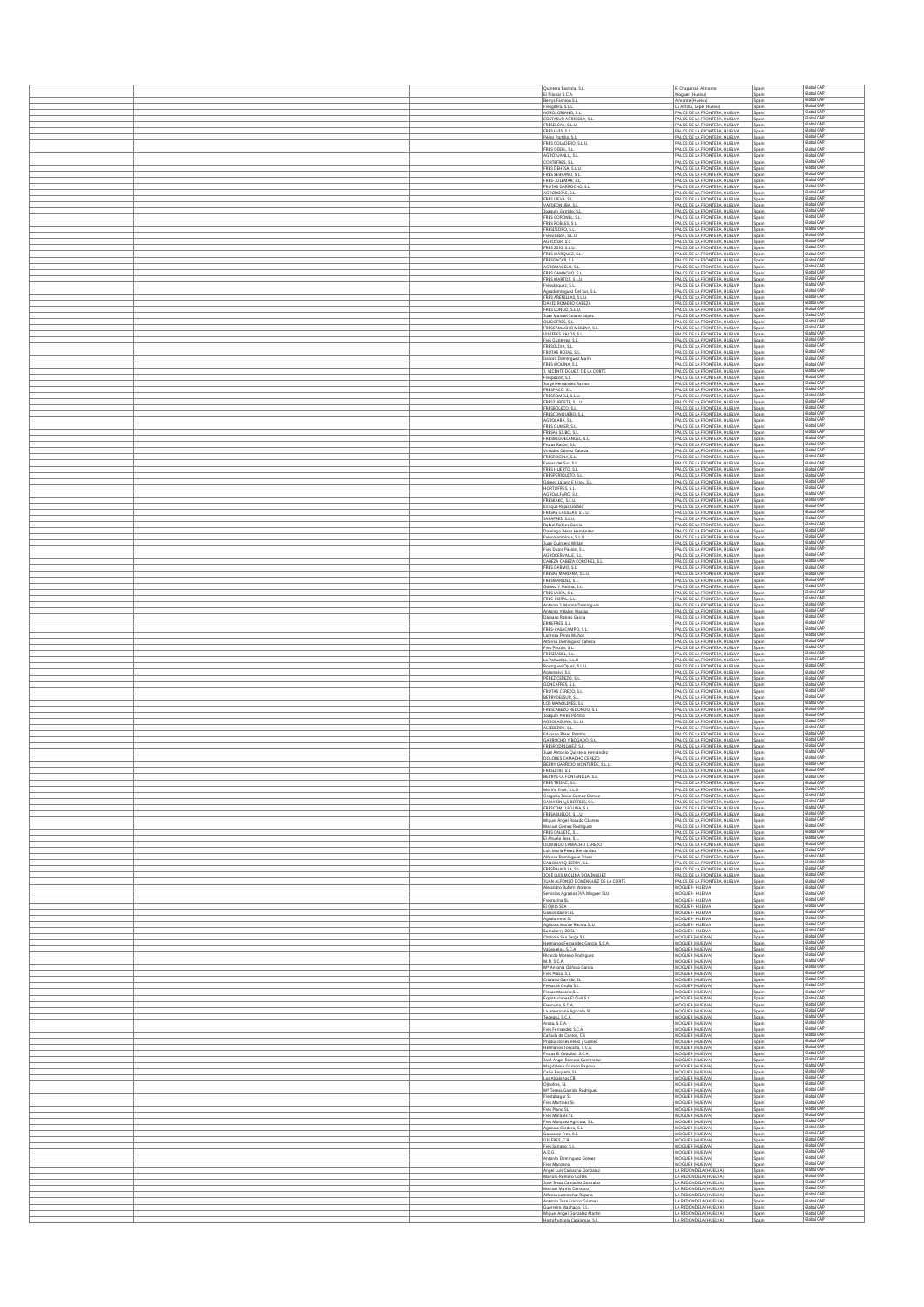|  | Manuel Custodio Camacea                                                                 | LA REDONDELA (HUELVA)                                       | Spain          | Global GAF                             |
|--|-----------------------------------------------------------------------------------------|-------------------------------------------------------------|----------------|----------------------------------------|
|  | Juan José Suarez Acevedo                                                                | LA REDONDELA (HUELVA)                                       | Spain          | Global GAP                             |
|  | Pablo Cabanillas Gómez<br>Mourad Charef                                                 | LA REDONDELA (HUELVA)<br>LA REDONDELA (HUELVA)              | Spain<br>Spain | Global GAF<br>Global GAF               |
|  | Sunset Berrys, S.L.<br>Berries Los Mimbrales, S.L.                                      | LA REDONDELA (HUELVA)<br>Almonte                            | Spain<br>Spain | Global GAP<br>Global GAP               |
|  | Agromartín S.L.                                                                         | ALJARAQUE-HUELVA                                            | Spain          | Global GAP<br>Global GAP               |
|  | Producciones Citrosur SI<br>SAT Algalda Productores                                     | VALENCIA<br>Almonte                                         | Spain<br>Spain | Global GAP                             |
|  | MANUEL MOSTAZO ESCALERA<br>FINCA CHAPARRAL, S.L.                                        | LEPE-HUELVA<br>LEPE-HUELVA                                  | Spain<br>Spain | Global GAF<br>Global GAP               |
|  | AGRICOLA LENA, S.L.<br>Chaparralfres S.L.                                               | LEPE-HUELVA<br>LEPE-HUELVA                                  | Spain<br>Spain | Global GAP<br>Global GAF               |
|  | JOSE MARIA GONZALEZ GONZALEZ                                                            | LEPE-HUELVA<br>LEPE-HUELVA                                  | Spain<br>Spair | Global GAP<br>Global GAF               |
|  | AGRICOLA LA BORRAZUELA, S.L.<br>MIGUEL ANGEL FERNANDEZ ALFONSO                          | LEPE-HUELVA                                                 | Spain          | Global GAF<br>Global GAP               |
|  | ALCALARES FRUIT SLU<br>GRIÑOLO DOMINGUEZ, C.B.                                          | Moguer (Huelva)<br>Moguer (Huelva)                          | Spain<br>Spain | Global GAP                             |
|  | TAMARO FRUIT, S.L.<br>JOSE LUIS GARRIDO BARRERA                                         | Moguer (Huelva)<br>Moguer (Huelva)                          | Spain<br>Spain | Global GAP<br>Global GAP               |
|  | MARQUEZ FRANCO C.B.<br>RONCESVALLE, S.C.A.                                              | Moguer (Huelva)<br>Moguer (Huelva)                          | Spain<br>Spain | Global GAP<br>Global GAP               |
|  | JOSE MANUEL CUMBRERAS MORA                                                              | Moguer (Huelva)                                             | Spain          | Global GAP<br>Global GAP               |
|  | MORALES CUMBRERAS S.L.<br>CABEZO REDONDO, S.C.A.                                        | Moouer (Huelva)<br>Moguer (Huelva)                          | Spain<br>Spain | Global GAP                             |
|  | JOSE MARIA DIAZ RODRÍGUEZ<br>EL VECINO, S.C.A.                                          | Moguer (Huelva)<br>Moguer (Huelva)                          | Spain<br>Spain | Global GAP<br>Global GAP               |
|  | Aperao, S.C.A.<br>FUENTEPIÑA S.C.A                                                      | Moguer (Huelva)<br>Moguer (Huelva)                          | Spain<br>Spain | Global GAP<br>Global GAP               |
|  | PRIMOS GARRIDO, S.L.<br>Antonia M <sup>*</sup> Batista Soriano                          | Moguer (Huelva)                                             | Spain          | Global GAP<br>Global GAP               |
|  | JUAN CARLOS RAMOS GORGOÑO                                                               | Moguer (Huelva)<br>Moguer (Huelva)                          | Spain<br>Spain | Global GAF<br>Global GAP               |
|  | JOSE MANUEL RAMOS GORGOÑO<br>FCO. JAVIER MARQUEZ HINESTROSA                             | Moguer (Huelva)<br>Moguer (Huelva)                          | Spain<br>Spain | Global GAP                             |
|  | CUMBRERAS HERNÁNDEZ, S.L.<br>ARROYO DON GIL S.L.                                        | Moguer (Huelva)<br>Moguer (Huelva)                          | Spain<br>Spain | Global GAP<br>Global GAP               |
|  | EDUARDO MARTINEZ CUMBRERAS<br>MAZANTINE, S.C.A.                                         | Moguer (Huelva)<br>Moouer (Huelva)                          | Spain<br>Spain | Global GAP<br>Global GA                |
|  | LAS ACCIONES S.C.A.                                                                     | Moguer (Huelva)                                             | Spain          | Global GAP<br>Global GAF               |
|  | FRANCISCO JOSE GOMEZ MACÍAS<br>VISTALEGRE, S.C.A.                                       | Moguer (Huelva)<br>Moguer (Huelva)                          | Spain<br>Spain | Global GAP                             |
|  | FRESNO FRES, S.L.<br>CORDERO HERNANDEZ, C.B.                                            | Moguer (Huelva)<br>Moguer (Huelva)                          | Spain<br>Spain | Global GAP<br>Global GAF               |
|  | FRES ARENAL, S.L.<br>CARMELO ROSA PEREZ                                                 | Moguer (Huelva)<br>Moguer (Huelva)                          | Spain<br>Spain | Global GAF<br>Global GAP               |
|  | MONTEMAYOR DEL ROCIO MARQUEZ BATISTA                                                    | Moguer (Huelva)                                             | Spain          | Global GAF<br>Global GAP               |
|  | JOSE MANUEL CUMBRERA MÁRQUEZ<br>JOSE MANUELMARQUEZ SALVATELLA                           | Moquer (Huelva)<br>Moguer (Huelva)                          | Spain<br>Spain | Global GAP                             |
|  | ANTONIO RAPOSO VELÁZQUEZ<br>PIPA FRES S.L.                                              | Moguer (Huelva)<br>Moguer (Huelva)                          | Spain<br>Spain | Global GAF<br>Global GAP               |
|  | HERNANDEZ QUINTERO,C.B.<br>FRESAS DEL TINTO, S.L.                                       | Moguer (Huelva)<br>Moguer (Huelva)                          | Spain<br>Spain | Global GAP<br>Global GAP               |
|  | DOMINGUEZ DOMINGUEZ, C.B.<br>FRES MARHELE S.L.                                          | Moguer (Huelva)<br>Moguer (Huelva)                          | Spain<br>Spain | Global GAP<br>Global GAP               |
|  | SARAMPAINA, S.L.                                                                        | Moguer (Huelva)                                             | Spain          | Global GAF<br>Global GAP               |
|  | PIANO FRES. S.C.A.<br>FRES RUBITA S.L.                                                  | Moguer (Huelva)<br>Moguer (Huelva)                          | Spain<br>Spain | Global GAP                             |
|  | CRUZADO GONZALEZ, S.C.A.<br>EL TEMPRANILLO, S.C.A.                                      | Moguer (Huelva)<br>Moguer (Huelva)                          | Spain<br>Spain | Global GAP<br>Global GAP               |
|  | FRANCISCO JAVIER RAMOS GORGOÑO<br>FRESDAMAR S.L.                                        | Moguer (Huelva)<br>Moguer (Huelva)                          | Spain<br>Spain | Global GAP<br>Global GAP               |
|  | Fres Luna Pastora S.L.                                                                  | Moguer (Huelva)                                             | Spain          | Global GAP<br>Global GAF               |
|  | FRANCISCO RAFAEL BATISTA SORIANO<br>CAÑA DEL TROMPO, S.L.                               | Moouer (Huelva)<br>Moguer (Huelva)                          | Spain<br>Spain | Global GAP                             |
|  | MANUEL PEREZ OLIVARES<br>M*FRANCISCA ROJAS GÓMEZ                                        | Moguer (Huelva)<br>Moquer (Huelva)                          | Spain<br>Spain | Global GAF<br>Global GAP               |
|  | FRES ADRIANA S.L.U<br>Agrosopar S.L                                                     | Moguer (Huelva)<br>Moguer (Huelva)                          | Spain<br>Spain | Global GAP<br>Global GAF               |
|  | FRES MAZANTINE S.L                                                                      | Moguer (Huelva)                                             | Spain          | Global GAF<br>Global GAP               |
|  | FRUTAS SERYMAR S.L.<br>HUERTO LOBITO S.L.                                               | Moguer (Huelva)<br>Moguer (Huelva)                          | Spain<br>Spain | Global GAF                             |
|  | LIEBRE FRUIT S.L.<br>M.R OCCIFRESA                                                      | Moquer (Huelva)<br>Moguer (Huelva)                          | Spain<br>Spain | Global GAP<br>Global GAP               |
|  | HERNANDEZ MARQUEZ, C.B.                                                                 | Moguer (Huelva)                                             | Spain          | Global GAP<br>Global GAP               |
|  | FRES MARTINA S.L.<br>HEALTHY FRUITS MALVINAS S.L.U                                      | Moguer (Huelva)<br>Moguer (Huelva)                          | Spain<br>Spain | Global GAP                             |
|  | AGROMANZOTE S.L.<br>ANGEL LA LIEBRE S.L.                                                | Moquer (Huelva)<br>Moguer (Huelva)                          | Spain<br>Spain | Global GAF<br>Global GAP               |
|  | JUSTO TOMAS GOMEZ ROQUE<br>MARQUEZ CABEZA S.L.U                                         | Moguer (Huelva)<br>Moguer (Huelva)                          | Spain<br>Spain | Global GAP<br>Global GAP               |
|  | M <sup>*</sup> DEL MAR RAMOS MARQUEZ                                                    | Moguer (Huelva)                                             | Spain          | Global GAP<br>Global GAP               |
|  | EL CEBOLLAR S.L<br>MARQUEZ HINESTROSA BERRYS S.L                                        | Moguer (Huelva)<br>Moguer (Huelva)                          | Spain<br>Spain | Global GAP                             |
|  | Flor de Donana<br>Frescarily S.L.                                                       | ALMONTE HUELVA<br>Huelva                                    | Spain<br>Spain | Global GAP<br>Global GAF               |
|  | LA CARTUJA DE MOGUER, S.L.<br>LA CARTUJA DEL ROCIO S.L.                                 | Moquer (Huelva)                                             | Spain          | Global GAP<br>Global GAP               |
|  | AGRICOLA TELLUS S.L.                                                                    | Moguer (Huelva)<br>CARTAYA (HUELVA)                         | Spain<br>Spain | Global GAF                             |
|  | Eduardo Bañez García<br>SAT Las Palmeritas                                              | Huelva<br>LEPE-HUELVA                                       | Spain<br>Spain | Global GAP<br>Global GAP               |
|  | RAFAEL LUIS, C.B.<br>JOSE MANUEL TOLEDO NUEVO                                           | Cartaya - Huelva<br>Cartaya - Huelva                        | Spain<br>Spain | Global GA<br>Global GAP                |
|  | MANUEL TOLEDO PULIDO<br>JUAN NUÑEZ GONZALEZ                                             | Cartaya - Huelva<br>Cartaya - Huelva                        | Spain<br>Spain | Global GAF<br>Global GAF               |
|  | ANTONIO GÓNZALEZ MORENO                                                                 | Cartaya - Huelva                                            | Spain          | Global GAP<br>Global GAP               |
|  | DAVID DÍAZ RODRÍGUEZ<br>CALABACITA CB                                                   | Cartaya - Huelva<br>Cartaya - Huelva                        | Spain<br>Spain | Global GAP                             |
|  | Felipe Rodas Tavira                                                                     | Cartaya - Huelva<br>Cartaya - Huelva                        | Spain<br>Spain | Global GAP<br>Global GAF               |
|  | ANTONIO JESUS LEBRON PONCE<br>MARIA JOSE DOMINGUEZ GONZALEZ<br>ANGELA FERNANDEZ VAZQUEZ | Cartaya - Huelva<br>CARTAYA(HUELVA)                         | Spain<br>Spain | Global GAP<br>Global GAP               |
|  | MACIAS BELTRAN C.B.                                                                     | Huelva                                                      | Spain          | Global GAF<br>Global GAP               |
|  | ANGEL CRUZADO MARTIN<br>GONZALO SORIANO GONZALEZ                                        | Huelva<br>Huelva                                            | Spain          | Global GAP                             |
|  | M <sup>*</sup> ROCIO MENDEZ GARCIA<br>ONUBAFRUIT S.C.A.                                 | Huelva<br>Huelva                                            | Spain<br>Spain | Global GAP<br>Global GAP               |
|  | <b>FRESGARRIDO S.L</b><br>FRESLUCENA S.C.A.                                             | PALOS DE LA FRONTERA (HUELVA)<br>Lucena del Puerto (HUELVA) | Spain<br>Spain | Global GAP<br>Global GAF               |
|  | FELIPE LANDERO AGUADED<br>MANUEL MINGORANCE ACOSTA                                      | LEPE<br>LEPE                                                | Spain<br>Spain | Global GAP<br>Global GAF               |
|  | JUAN ANTONIO PARRA GALEY                                                                | LEPE                                                        | Spain          | Global GAP                             |
|  | JUAN JESUS MORENO PEREZ<br>LEONARDO PRIETO CORDERO                                      | LEPE<br>LEPE                                                | Spain<br>Spali | Global GAP<br>Global GA                |
|  | MANUEL DELGADO PEREZ<br>FRES ALFONSO SL                                                 | LEPE<br>LEPE                                                | Spain<br>Spain | Global GAP<br>Global GAP               |
|  | FRESGALLIMAZO, S.L.<br>MANUEL A. CORDERO                                                | LEPE<br>LEPE                                                | Spain<br>Spain | Global GAF<br>Global GAP               |
|  | HORTOFRUTICOLA JOFRAN, S.L.                                                             | LEPE                                                        | Spain          | Global GAF<br>Global GAP               |
|  | HORTOFRUTICOLA LA DEHESA SL<br>CARMELO MORENO FERNANDEZ                                 | LEPE<br>LEPE                                                | Spain<br>Spain | Global GAP                             |
|  | GONZALO FELIPE GÓMEZ REYES<br>DOMINGA MORENO PEREZ                                      | LEPE<br>LEPE                                                | Spain<br>Spain | Global GAP<br>Global GAF               |
|  | JOSE MARIA MURIEL MARQUEZ<br>JOSE MARIA MURIEL LOPEZ                                    | LEPE<br>LEPE                                                | Spain<br>Spain | Global GAP<br>Global GAP               |
|  | ARANDANOS Y FRUTAS MAYMA S.L.<br>PABLO MARTIN ORTA                                      | LEPE                                                        | Spain          | Global GAP<br>Global GAP               |
|  | CAYETANO GONZALEZ ALVAREZ                                                               | LEPE<br>LEPE                                                | Spain<br>Spain | Global GAF<br>Global GAP               |
|  | CIFRAMSA, S.L.<br>JOSE MANUEL SANTANA MARTINEZ                                          | LEPE<br>LEPE                                                | Spain<br>Spain | Global GAP                             |
|  | FRES-CHELA, S.L.<br>GASPAR GONZALEZ LOPEZ                                               | LEPE<br>LEPE                                                | Spain<br>Spain | Global GAP<br>Global GAP               |
|  | GONZALEZ PONCE, C.B.<br>MURIEL MARTIN, C.B.                                             | LEPE<br>LEPE                                                | Spain<br>Spain | Global GAP<br>Global GAP               |
|  | LEONARDO PRIETO GONZALEZ<br>VAZ DIAS, S.L.                                              | LEPE<br>LEPE                                                | Spain          | Global GAP<br>Global GAP               |
|  | ALBERTO GONZALEZ GOMEZ                                                                  | LEPE                                                        | Spain<br>Spain | Global GAP<br>Global GAP               |
|  | MANUEL JOSE PRIETO SANCHEZ<br>LOPEZ MORGADO, C.B.                                       | LEPE<br>LEPE                                                | Spain<br>Spain | Global GAP                             |
|  |                                                                                         | LEPE                                                        | Spain<br>Spain | Global GAP<br>Global GAP               |
|  | AGUSTIN ALMONTE CARRILLERO<br>JOSE MANUEL GONZALEZ GOMEZ                                | LEPE                                                        | Spain          | Global GAP<br>Global GAP               |
|  | BERRY VALDELIMONES, S.L.                                                                | LEPE<br>LEPE                                                | Spain          | Global GAP                             |
|  | JOSE ANTONIO GRACIA GONZALEZ<br>JOSE MANUEL MARTÍN RUIZ<br>MANUEL MORENO GONZALEZ       | LEPE<br>LEPE                                                | Spain<br>Spain |                                        |
|  | RAFAEL GONZALEZ GALERO                                                                  | LEPE                                                        | Spain          | Global GAP<br>Global GAP               |
|  | SAMUEL PARDO ROMERO<br>RACHID AIT AISSA AIT DAOUD                                       | LEPE<br>LEPE                                                | Spain<br>Spain | Global GAP<br>Global GAF               |
|  | ENRIQUE GÓMEZ PANDOLFO                                                                  | LEPE<br>LEPE                                                | Spain          | Global GAP<br>Global GAP               |
|  | FRESARAN DE LEPE S.L.U<br><b>IDELFONSO PEREIRA YANES</b>                                | LEPE<br>LEPE                                                | Spain<br>Spain | Global GAP<br>Global GAP               |
|  | JESUS LOPEZ MORGADO<br>PONCE CRISTO S.L.                                                | LEPE                                                        | Spain<br>Spain | Global GAP<br>Global GAP               |
|  | ALICIA VELA RAMON<br>DEHESA LIMPIA SL                                                   | LEPE<br>LEPE                                                | Spain<br>Spain | Global GAP                             |
|  | <b>FRESHBERRIES DE LEPE SL</b><br>JUAN MANUEL MARTIN FERNANDEZ                          | LEPE<br>LEPE                                                | Spain<br>Spain | Global GAP<br>Global GAP               |
|  | ALFONSA SUAREZ<br>E.A. SUAREZ ROLDAN S.I                                                | LUCENA DEL PUERTO HUELVA<br>LUCENA DEL PUERTO, HUELVA       | Spain          | Global GAP<br>Global GAP               |
|  | FRUTAS EL RANO S.L.                                                                     | LUCENA DEL PUERTO, HUELVA                                   | Spain<br>Spain | Global GAP<br>Global GAP               |
|  | S.C.A. EL PINCHE<br>BERRY-LERETE                                                        | LUCENA DEL PUERTO, HUELVA<br>LUCENA DEL PUERTO, HUELVA      | Spain<br>Spain | Global GAP                             |
|  | GALVAN C.B.<br>MANUELA GARRIDO MACIAS                                                   | LUCENA DEL PUERTO, HUELVA<br>LUCENA DEL PUERTO, HUELVA      | Spain<br>Spain | Global GAP<br>Global GAP               |
|  | FRUTAS FRANCIS, C.B.                                                                    | LUCENA DEL PUERTO.HUELVA                                    | Spain          | Global GAP<br>Global GAP               |
|  | JOSE VICENTE MORENO BORRERO<br>REGIDOR GARCIA C.B.                                      | LUCENA DEL PUERTO, HUELVA<br>LUCENA DEL PUERTO.HUELVA       | Spain<br>Spain | Global GAP<br>Global GAP               |
|  | ANTONIO RUIZ SUAREZ<br>AURORA GARCIA GARRIDO                                            | LUCENA DEL PUERTO, HUELVA<br>LUCENA DEL PUERTO, HUELVA      | Spain<br>Spain | Global GAP                             |
|  | FRUTAS MERINA<br>MANUEL ANGEL PEREZ GALVAN                                              | LUCENA DEL PUERTO, HUELVA<br>LUCENA DEL PUERTO, HUELVA      | Spain<br>Spain | Global GAF<br>Global GAP               |
|  | M <sup>*</sup> ROCIO BARROSO GALVAN<br><b>FRUTAS GALINES S.L.</b>                       | LUCENA DEL PUERTO HUELVA<br>LUCENA DEL PUERTO, HUELVA       | Spain<br>Spain | Global GAP<br>Global GAP               |
|  | LUX-BERRY S.L.<br>LAGUNA RAYO, C.B.                                                     | LUCENA DEL PUERTO.HUELVA<br>LUCENA DEL PUERTO, HUELVA       | Spain          | Global GAP<br>Global GAP               |
|  | DIEGO RUIZ GALVAN                                                                       | LUCENA DEL PUERTO, HUELVA                                   | Spain<br>Spain | Global GAP<br>Global GAP               |
|  | FRUTAS NICOBA SL<br>DAVID MELGAREJO GONZALEZ                                            | UCENA DEL PUERTO, HUELVA<br>LUCENA DEL PUERTO, HUELVA       | Spain<br>Spain | Global GAP                             |
|  | JOSE MANUEL REGIDOR MORO<br>CRISTOBAL REGIDOR BORRERO                                   | LUCENA DEL PUERTO, HUELVA<br>LUCENA DEL PUERTO, HUELVA      | Spain<br>Spain | Global GAP<br>Global GAP               |
|  | FRANCISCO GARROCHENA BARTOMEU<br>VICENTE JESÚS PIOZA MORO                               | LUCENA DEL PUERTO.HUELVA<br>LUCENA DEL PUERTO, HUELVA       | Spain<br>Spain | Global GAP<br>Global GAP               |
|  | GONZALO BARROSO MENDEZ<br>JOSE ANGEL DE LOS SANTOS RODRIGUEZ                            | UCENA DEL PUERTO HUELVA<br>LUCENA DEL PUERTO, HUELVA        | Spain<br>Spain | Global GAP<br>Global GAP<br>Global GAP |